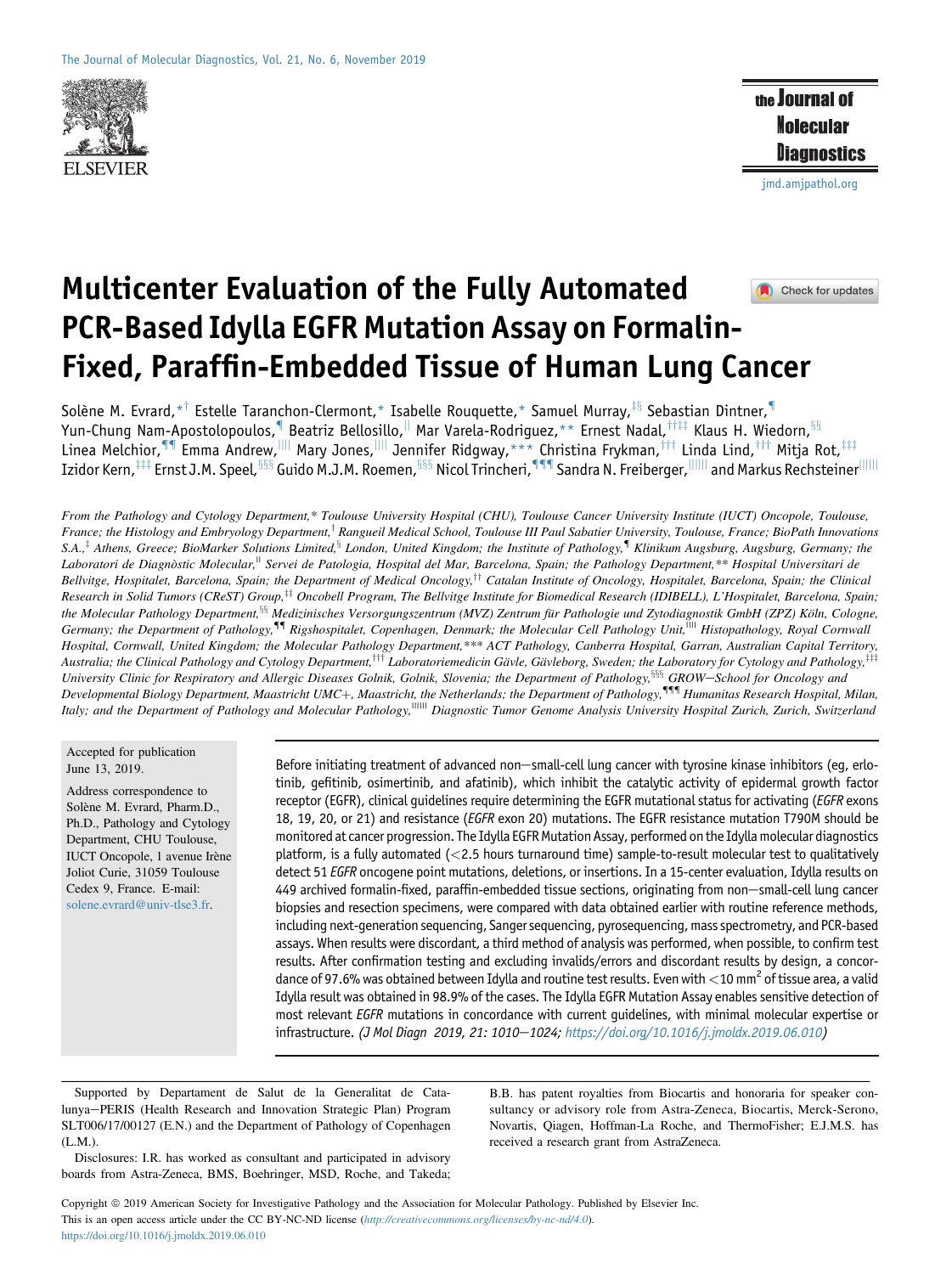Lung cancer is one of the four most common cancers in Europe and the United States and is undoubtedly one of the deadliest.<sup>[1](#page-12-0)-[3](#page-12-0)</sup> Smoking is the primary risk factor for lung cancer.<sup>[4](#page-13-0)</sup> Lung cancer is composed of two main histologic subtypes: non-small-cell lung cancer (NSCLC) and smallcell lung cancer, with NSCLC being the most frequently diagnosed subtype (ie, 85%).

Prognosis is poor after advanced NSCLC diagnosis, with the vast majority of patients not surviving, despite treat-ment.<sup>[5](#page-13-1)</sup> An important improvement in the treatment of metastatic NSCLC was the development of epidermal growth factor receptor (EGFR) tyrosine kinase inhibitors (TKIs), such as afatinib, erlotinib, and gefitinib.<sup>[6,7](#page-13-2)</sup> Those TKIs inhibit the catalytic activity of mutated EGFR, a member of the tyrosine kinase family comprising several isoforms.<sup>[8,9](#page-13-3)</sup> Although TKIs improve overall and progression-free survival, and overall response in NSCLC, resistance to this class of compounds usually develops within 9 to 12 months after initiation of therapy.<sup>[10](#page-13-4)</sup>

EGFR is the gene that is most frequently mutated in NSCLC in the Asian population (ie, in approximately 50% of the Asian patients) and often in the Western population (ie, in approximately 10% of patients), especially in never smokers. $11$  At baseline, exon 19 deletions and point mutation L858R in exon 21 account for approximately 85% to 90% of all *EGFR*-activating mutations.<sup>[12](#page-13-6)</sup> Less prevalent EGFR mutations, in particular G719A/C/S, T790M, S768I, exon 20 insertions, and L861Q, constitute the remaining  $10\%$ .<sup>[13](#page-13-7)</sup> The presence of most of these EGFR mutations is predictive for sensitivity to  $TKIs$ ,<sup>[14](#page-13-8)</sup> leading to improved progression-free survival but without demonstrable impact on overall survival; they are accordingly referred to as sensitizing or activating EGFR mutations.<sup>[15,16](#page-13-9)</sup> An exon 20 insertion, on the contrary, may predict resistance.<sup>[17](#page-13-10)</sup> Hence, it is required by guidelines to determine the EGFR mutational status in advanced NSCLC for activating or resistance mutations before initiation of TKI therapy. $18-21$  $18-21$  $18-21$ Appearance of point mutation T790M in exon 20 of EGFR is pivotal in the development of resistance to  $TKIs<sup>10</sup>$ ; and, therefore, T790M should be monitored at least at disease progression. Third-generation TKIs, like osimertinib, have been designed to target the T790M mutation and are used for treatment of patients who have developed this resistance mutation.<sup>[18,22](#page-13-11)</sup> Recently, osimertinib has also been approved by the US Food and Drug Administration as a first-line treatment for both sensitizing and T790M-mutated tumors.<sup>[23,24](#page-13-12)</sup>

Routinely, EGFR mutation analysis is performed on tumor tissue acquired by surgery or biopsy.<sup>[25](#page-13-13)</sup> However, tumor tissues are not always satisfactory accessible, and repeated surgery or biopsy to assess treatment resistance is often inappropriate. Moreover, surgery and biopsy might cause clinical complications, with intrathoracic biopsies having a complication rate of  $17.1\%$ <sup>[26](#page-13-14)</sup> As a result, tissue samples are often small and may have limited tumor content.

Several commercially available CE-IVD kits and inhouse assays, based on Sanger sequencing, pyrosequencing, next-generation sequencing (NGS), real-time PCR, or mass spectrometry, have been developed to routinely assess the mutational status of formalin-fixed, paraffin-embedded (FFPE) NSCLC tissue samples.<sup>[27,28](#page-13-15)</sup> Each of these methods has its sensitivity, specificity, level of automation and multiplexing, turnaround time, cost, and requirement for specialized equipment and trained staff.

The Idylla EGFR Mutation Assay (Biocartis, Mechelen, Belgium), performed on the Idylla platform, detects 51 EGFR mutations in FFPE NSCLC tissue samples. Biocartis has since launched a CE-marked IVD (Idylla EGFR Mutation Test) intended to determine the tumor EGFR mutation status of patients with metastatic NSCLC at diagnosis of advanced disease and to facilitate treatment decisions within a multidisciplinary team. The Idylla EGFR Mutation Test is the only fully automated CE-IVD test detecting the mutations in EGFR exons 18, 19, 20, and 21 that are considered clinically relevant, according to current international guidelines. $18-21$  $18-21$  $18-21$ 

In the current study, a multicenter evaluation (15 centers) of the performance of the Idylla EGFR Mutation Assay on 449 archived FFPE tissue sections, originating from NSCLC lesions, in comparison with data retrospectively obtained with routine reference methods on matched samples is described.

# <span id="page-1-0"></span>Materials and Methods

### Multicenter Study Design

Archived clinical FFPE tissues of 449 NSCLC patients were selected for this study. Samples were obtained from 15 clinical centers: BioPath Innovations S.A./BioMarker Solutions Limited (Athens, Greece; London, UK;  $n = 28$ ); Klinikum Augsburg (Augsburg, Germany;  $n = 29$ ); Hospital del Mar (Barcelona, Spain;  $n = 30$ ); Hospital Universitari de Bellvitge/Catalan Institute of Oncology (Hospitalet, Spain;  $n = 30$ ); University of Coimbra (Coimbra, Portugal;  $n = 31$ ); Medizinisches Versorgungszentrum (MVZ) Zentrum für Pathologie und Zytodiagnostik GmbH (ZPZ) Köln (Cologne, Germany;  $n = 31$ ); Rigshospitalet (Copenhagen, Denmark;  $n = 30$ ); Royal Cornwall Hospital (Cornwall, UK;  $n = 29$ ); Canberra Hospital (Garran, ACT, Australia;  $n = 33$ ); Laboratoriemedicin Gävle (Gävleborg, Sweden;  $n = 28$ ); University Clinic for Respiratory and Allergic Diseases (Golnik, Slovenia;  $n = 30$ ; Maastricht UMC + (Maastricht, the Netherlands;  $n = 30$ ; Humanitas Research Hospital (Milan, Italy;  $n = 30$ ; Toulouse Cancer University Institute (IUCT) Oncopole (Toulouse, France;  $n = 30$ ); and University Hospital Zurich (Zurich, Switzerland;  $n = 30$ ). The use of these patient samples was approved by the respective local Ethics Committees and was in accordance with the Declaration of Helsinki. Each of the 15 participating clinical centers was asked to select and include at least one NSCLC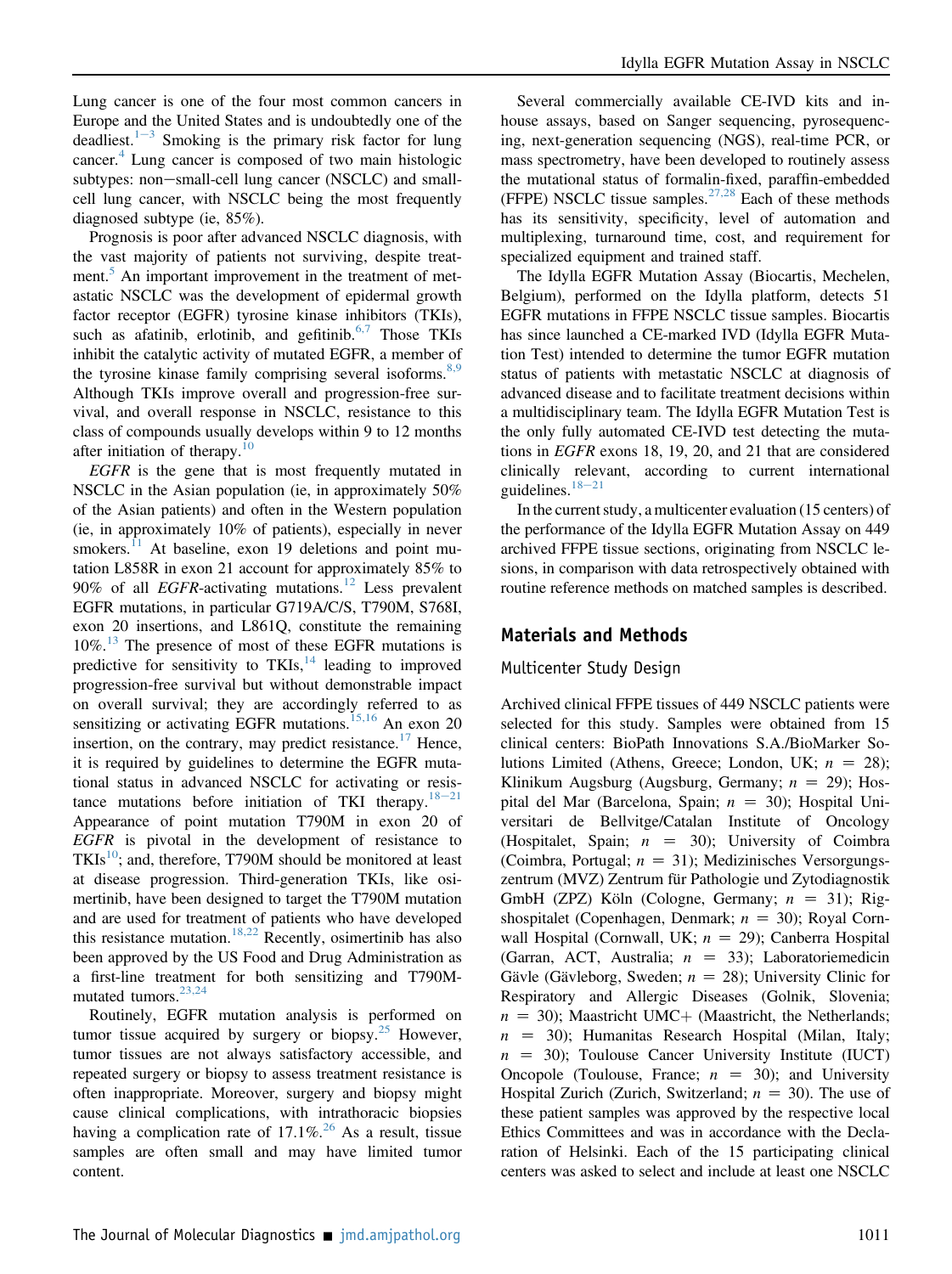FFPE sample for each of the seven Idylla EGFR Mutation Assay genotype calls indicated in [Table 1.](#page-2-0)

In this study, Idylla EGFR Mutation Assay cartridges, processed by the Idylla System, were used to analyze the EGFR mutational status of these archival FFPE tissue sections from human NSCLC tissue. Participating centers received proper training to perform the Idylla EGFR Mutation Assay before starting the study. The FFPE tissue

<span id="page-2-0"></span>

| Table 1 EGFR Mutations Detected by the Idylla EGFR Mutation Assay |  |  |  |  |
|-------------------------------------------------------------------|--|--|--|--|
|                                                                   |  |  |  |  |

| Exon | Mutation      | Protein change              | Nucleotide change            | Genotype call Idylla |
|------|---------------|-----------------------------|------------------------------|----------------------|
| 18   | G719A         | p.Gly719Ala                 | c.2156G > C                  | G719A/C/S            |
|      | G719C         | p.Gly719Cys                 | c.2155G > T                  |                      |
|      |               |                             | c.2154_2155delinsTT          |                      |
|      | G719S         | p.Gly719Ser                 | c.2155G > A                  |                      |
| 19   | Del 9         | p.Leu747_Ala750delinsPro    | c.2238_2248delinsGC          | Exon 19 deletion     |
|      |               |                             | c.2239_2248delinsC           |                      |
|      |               | p.Leu747_Ala750delinsSer    | c.2240_2248del               |                      |
|      |               | p.Leu747_Glu749del          | c.2239_2247del               |                      |
|      | Del 12        | p.Leu747_Thr751delinsPro    | c.2239_2251delinsC           |                      |
|      |               | p.Leu747_Thr751delinsSer    | c.2240_2251del               |                      |
|      | Del 15        | p.Glu746_Ala750del          | c.2235_2249del               |                      |
|      |               |                             | c.2236_2250del               |                      |
|      |               | p.Leu747_Thr751del          | c.2239_2253del               |                      |
|      |               |                             | c.2240_2254del               |                      |
|      |               |                             | c.2238_2252del               |                      |
|      |               | p.Glu746_Thr751delinsAla    | c.2237_2251del               |                      |
|      |               | p.Glu746_Thr751delinsIle    | c.2235_2252delinsAAT         |                      |
|      |               | p.Glu746_Thr751delinsVal    | c.2237_2252delinsT           |                      |
|      |               | p.Lys745_Ala750delinsThr    | c.2234_2248del               |                      |
|      |               | p.Glu746_Thr751delinsLeu    | c.2236_2253delinsCTA         |                      |
|      |               | p.Glu746_Thr751delinsVal    | c.2237_2253delinsTA          |                      |
|      |               | p.Glu746_Thr751delinsAla    | c.2235_2251delinsAG          |                      |
|      |               | p.Glu746_Thr751delinsGln    | c.2236_2253delinsCAA         |                      |
|      |               | p.Ile744_Ala750delinsValLys | c.2230_2249delinsGTCAA       |                      |
|      | <b>Del 18</b> | p.Leu747_Pro753delinsSer    | c.2240_2257del               |                      |
|      |               | p.Glu746_Ser752delinsVal    | c.2237_2255delinsT           |                      |
|      |               | p.Leu747_Ser752del          |                              |                      |
|      |               |                             | c.2239_2256del               |                      |
|      |               | p.Glu746_Thr751del          | c.2236_2253del               |                      |
|      |               | p.Leu747_Pro753delinsGln    | c.2239_2258delinsCA          |                      |
|      |               | p.Glu746_Ser752delinsAla    | c.2237_2254del               |                      |
|      |               | p.Glu746_Ser752delinsAsp    | c.2238_2255del               |                      |
|      |               | p.Glu746_Pro753delinsValSer | c.2237_2257delinsTCT         |                      |
|      |               | p.Glu746_Ser752delinsIle    | c.2236_2255delinsAT          |                      |
|      |               |                             | c.2236_2256delinsATC         |                      |
|      |               | p.Glu746 Ser752delinsVal    | c.2237_2256delinsTT          |                      |
|      |               |                             | c.2237_2256delinsTC          |                      |
|      |               |                             | c.2235_2255delinsGGT         |                      |
|      | Del 21        | p.Leu747_Pro753del          | c.2238_2258del               |                      |
|      |               | p.Glu746_Ser752del          | c.2236_2256del               |                      |
|      | Del 24        | p.Ser752_Ile759del          | c.2253_2276del               |                      |
| 20   | T790M         | p.Thr790Met                 | c.2369C > T                  | <b>T790M</b>         |
|      | S768I         | p.Ser768Ile                 | c.2303G > T                  | S768I                |
|      | InsG          | p.Asp770_Asn771insGly       | c.2310_2311insGGT            | Exon 20 insertion    |
|      | InsASV        | p.Val769_Asp770insAlaSerVal | c.2307_2308insGCCAGCGTG      |                      |
|      |               |                             | c.2309_2310delinsCCAGCGTGGAT |                      |
|      | InsSVD        | p.Asp770_Asn771insSerValAsp | c.2311_2312insGCGTGGACA      |                      |
|      | InsH          | p.His773_Val774insHis       | c.2319_2320insCAC            |                      |
| 21   | L858R         | p.Leu858Arg                 | c.2573T > G                  | L858R                |
|      |               |                             | c.2573_2574delinsGT          |                      |
|      |               |                             | c.2573_2574delinsGA          |                      |
|      | L861Q         | p.Leu861Gln                 | c.2582T > A                  | L861Q                |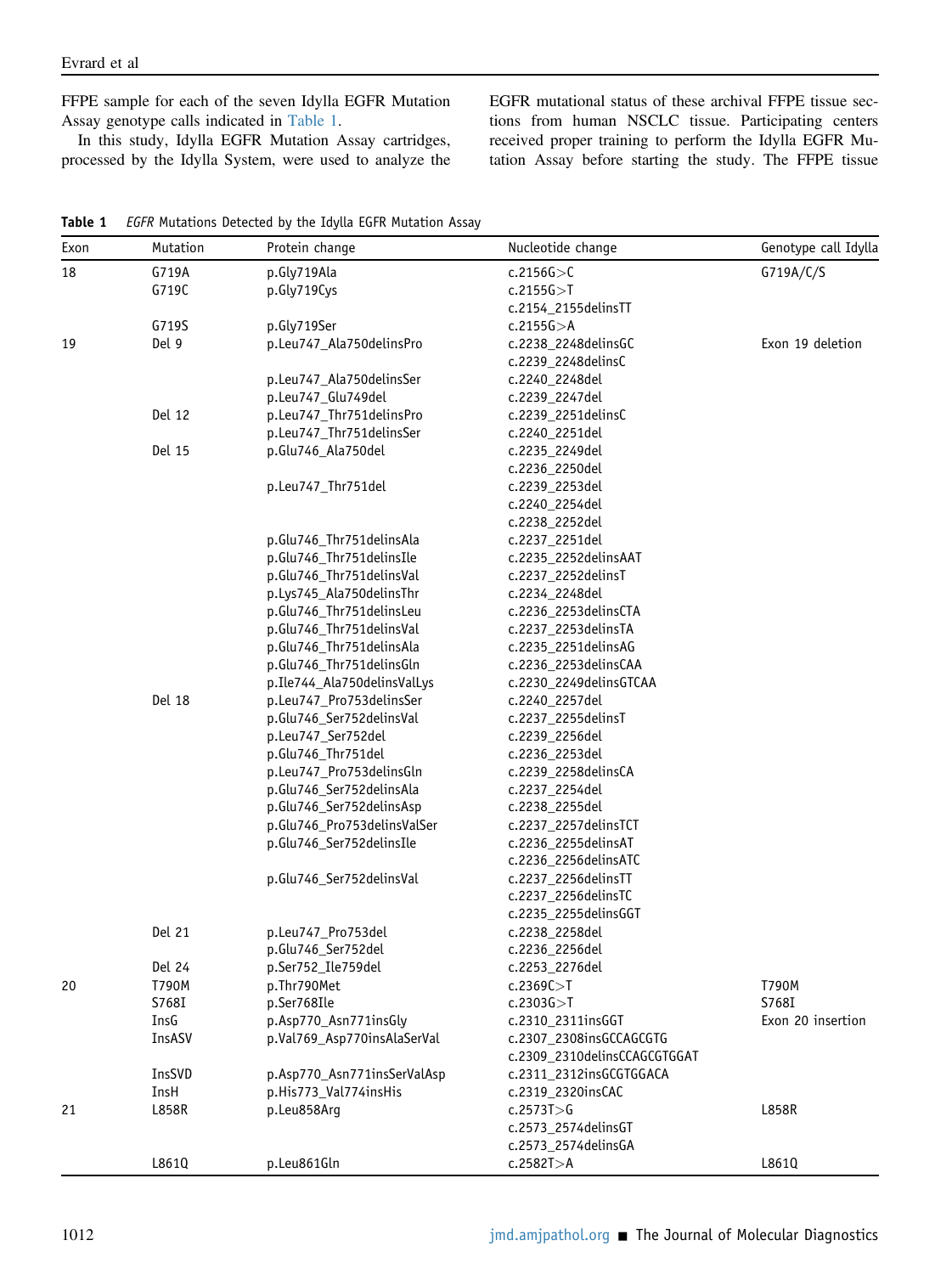<span id="page-3-0"></span>

Figure 1 Idylla Explore version 2.5.1294.1 (Biocartis, Mechelen, Belgium) default display of a sample with an exon 19 mutation (deletion 15) present: detail of PCR curves and cycle of quantification (Cq) values. Idylla Explore display of a sample with an exon 19 mutation present. A: Details of PCR curves and Cq values; Cq values are available for the sample processing controls, EGFR Total, and the target for which a signal has been detected (default view); black PCR curves represent the EGFR Total, and green PCR curve represents the EGFR exon 19 target [deletion 15 (Del 15)]. B: Detail of PCR curves (Idylla Explore default view). The letters A to E in the image reflect the five PCR chambers in the Idylla cartridge.

sections (mostly one, up to six) had a thickness of 5 or 10 mm and were sampled within the same FFPE block and mostly consecutive to the sections used before to generate the reference result with the routine method. Tumor content and area of the specimen were determined on hematoxylineosin-stained slides by a pathologist and, if needed, macrodissection was performed to achieve a neoplastic cell content of at least 10%. The FFPE tissue sections were placed directly into the Idylla cartridge following the assay instructions of the manufacturer (Biocartis).

Artificial FFPE samples (ie, FFPE Reference Standards from Horizon Discovery, Cambridge, UK) were included as external controls: all 15 sites tested EGFR L858R and T790M, both at a 20% allelic frequency.

#### Idylla EGFR Mutation Assay Description

The Biocartis Idylla EGFR Mutation Assay, performed on the Idylla System, is an assay intended for the qualitative detection of 51 different *EGFR* oncogene mutations: exon 18 (G719A/C/S), exon 19 (deletions), exon 20 mutations (T790M, S768I, and insertions), and exon 21 (L858R and L861Q). The detected  $EGFR$  mutations and the corresponding Idylla EGFR Mutation Assay genetic calls are presented in [Table 1.](#page-2-0) In this study, the Idylla EGFR Investigational Use Only Assay has been used, as the CE-IVD-labeled Idylla EGFR Mutation Test was not yet on the market. The Idylla EGFR Mutation Assay has, in contrast to the Idylla EGFR Mutation Test (IVD), no performance claims.

The Idylla EGFR Mutation Assay uses FFPE tissue sections originating from NSCLC lesions, with a minimum input of one FFPE section  $(5 \mu m)$  thick) containing at least 10% of neoplastic cells. The time of completion from FFPE tissue sample to test result (not including macrodissection, if any) is approximately 2.5 hours, with  $\langle 2 \text{ minutes hands-on} \rangle$ time. In the cartridge, the entire process from FFPE sample to result, including fully integrated sample preparation, liberation of nucleic acids, and real-time PCR amplification and detection, is covered. Briefly, after insertion of the FFPE tissue section into the cartridge, deparaffinization, disruption of the tissue, and lysis of the cells are induced by a combination of chemical reagents, enzymes, heat, and high-intensity focused ultrasound. The resulting liberated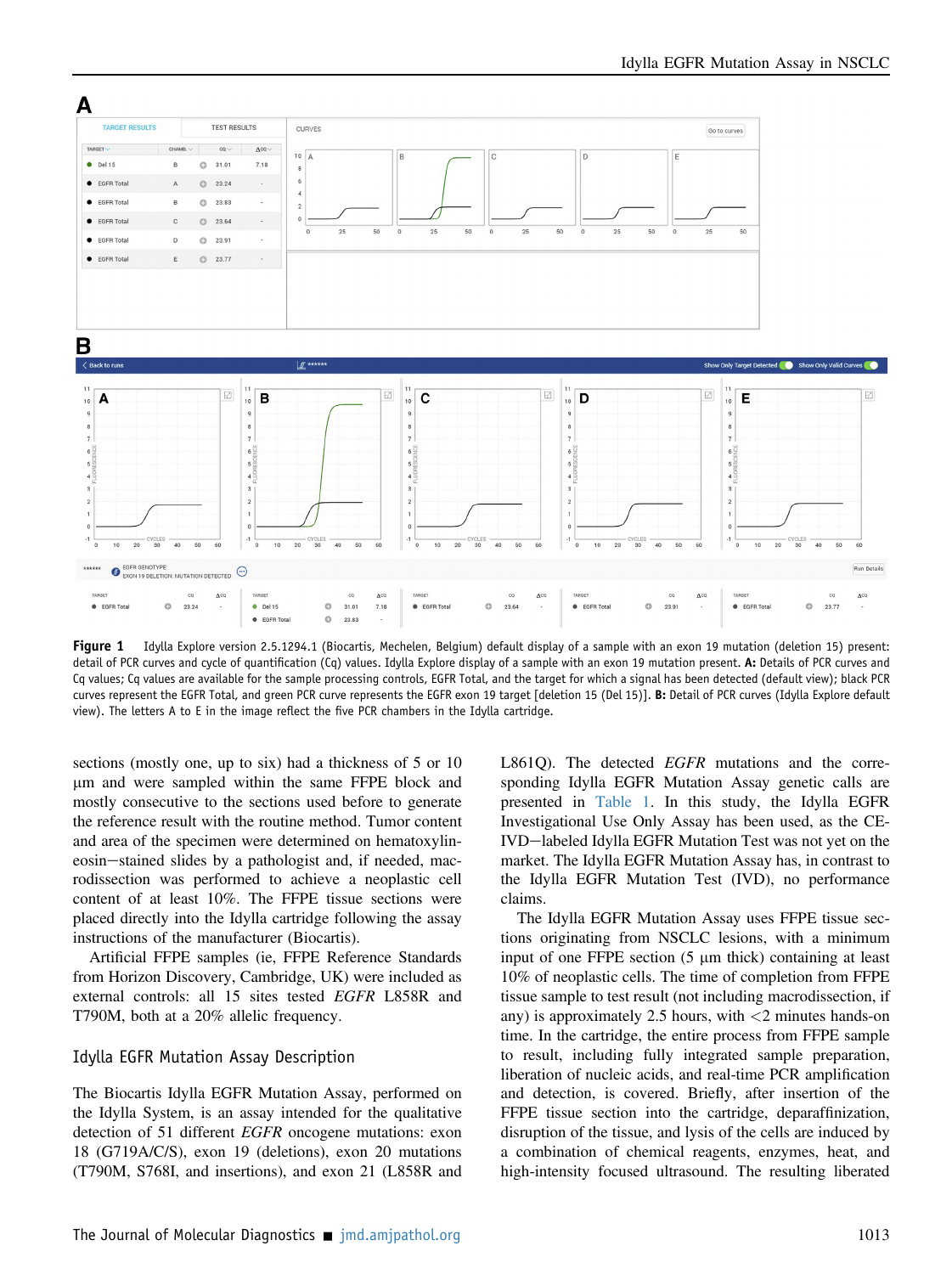|        |                                  |           | Reference methods |             |                |                             |                |              |                        |                           |                                   |
|--------|----------------------------------|-----------|-------------------|-------------|----------------|-----------------------------|----------------|--------------|------------------------|---------------------------|-----------------------------------|
|        |                                  | G719A/C/S |                   |             |                | Ex19del T790M S768I Ex20ins | L858R L861Q    |              | $G719A/C/S +$<br>S768I | Ex19del $\rm{+}$<br>T790M | $Ex19del +$<br>L858R              |
| Idylla | G719A/C/S                        | 5         |                   |             |                |                             |                |              |                        |                           |                                   |
|        | Ex19del                          |           | 87                |             |                |                             |                |              |                        | 1                         |                                   |
|        | T790M                            |           |                   |             |                |                             |                |              |                        |                           |                                   |
|        | S768I                            |           |                   |             | $\overline{c}$ |                             |                |              | 1                      |                           |                                   |
|        | Ex20ins                          |           |                   |             |                | 6                           |                |              |                        |                           |                                   |
|        | L858R                            |           |                   |             |                |                             | 52             |              |                        |                           | $\mathbf{1}$                      |
|        | L861Q                            |           |                   |             |                |                             |                | 7            |                        |                           |                                   |
|        | $G719A/C/S + S768I$              |           |                   |             |                |                             |                |              | 9                      |                           |                                   |
|        | $Ex19del + T790M$                |           | 1                 |             |                |                             |                |              |                        | 18                        |                                   |
|        | $Ex19del + L861Q$                |           |                   |             |                |                             |                |              |                        |                           |                                   |
|        | $L858R + T790M$                  |           |                   |             |                |                             |                |              |                        |                           |                                   |
|        | $L858R + S768I$                  |           |                   |             |                |                             | 1              |              |                        |                           |                                   |
|        | $L861Q + T790M$                  |           |                   |             |                |                             |                | $\mathbf{1}$ |                        |                           |                                   |
|        | $G719A/C/S + S768I$<br>$+$ L861Q |           |                   |             |                |                             |                |              |                        |                           |                                   |
|        | No mut detected                  |           | 6                 |             |                |                             | $\overline{c}$ | $\mathbf{1}$ |                        |                           |                                   |
|        | Invalid/error                    |           | $3^{\ddagger}$    |             |                |                             |                |              |                        |                           |                                   |
|        | Total                            | 5         | 97                | $\mathbf 0$ | $\overline{c}$ | 6                           | 55             | 9            | 10                     | 19                        | $\mathbf{1}$<br>(table continues) |

#### <span id="page-4-0"></span>Table 2 Comparison between Results of the Idylla EGFR Mutation Assay and Results of Routine Reference Methods (15 Sites, 449 NSCLC Samples)

Routine reference methods: Ion Torrent AmpliSeq Colon and Lung Cancer Research Panel version 2 (Thermo Fisher Scientific), Oncomine panel (Thermo Fisher Scientific), HaloPlex Cancer Research Panel (Agilent Technologies), in-house-developed next-generation sequencing, therascreen EGFR Pyro Kit (Qiagen), inhouse-developed pyrosequencing, cobas EGFR Mutation Test version 2 (Roche), therascreen EGFR RGQ PCR Kit version 1 or 2 (Qiagen), MassArray Lung Cancer Panel (Diatech), and Sanger sequencing. Values in parentheses were not included in the data set used for concordance analysis.

\* $n = 16$  (Discordant by design).

Exon 19 (7), exon 20 (4), and exon 21 (1).

 $\bar{x}_n = 6$  (invalid/error).

Ex19del, exon 19 deletion; Ex20ins, exon 20 insertion; mut, mutation; NSCLC, non-small-cell lung cancer.

nucleic acids are then analyzed in five parallel multiplex PCRs by means of highly selective target amplification primers and using fluorescently labeled probes to detect target sequences. To this end, the cartridge contains allelespecific primers and probes and all necessary PCR reagents present in a stable formulation. A conserved fragment in the transmembrane region of the EGFR gene is amplified simultaneously and serves as a sample processing control (named EGFR Total) to check for adequate execution of the complete process and as a measure for the amount of amplifiable DNA in the sample.

The resulting fluorescence signals are analyzed in the Idylla System by EGFR-specific software and translated into genetic calls. To this end, the fluorescence signals are evaluated for PCR curve validity; and for each valid curve, a cycle of quantification value (Cq) is calculated. The presence of a mutant genotype is determined by calculating the difference between the EGFR Total Cq and the Cq obtained for the mutant signal(s) (ie, the  $\Delta Cq$ ). A  $\Delta Cq$  value within a predefined validated range defines a valid mutant signal (mutation detected). Samples with a valid EGFR Total signal but a  $\Delta Cq$  value outside the predefined range for a mutant signal are reported as mutation negative (no

mutation detected). In case no EGFR Total signal was detected, no mutant result can be determined and the result for that PCR is considered invalid. Invalid calls might be due to insufficient DNA input, severe DNA fragmentation (potentially caused by extended fixation time), the presence of inhibitors in the sample, incorrect placement of a sample in the cartridge, incorrect storage of the cartridge, use of a cartridge that exceeded its in-use period after removal from the pouch, or cartridge malfunctioning. For the genotype calls that cover several mutations (eg, G719A/C/S, exon 19 deletion, and exon 20 insertion), the genotype call will be reported as positive (mutation detected) if at least one valid mutation signal is detected, regardless of the status (valid/ invalid) of the other mutations within the genotype call. For the Idylla EGFR Mutation Assay to be invalid, all seven genotypes must contain an invalid result. A result reporting the presence, absence, or invalidity for each mutation or mutation group in the *EGFR* gene in the analyzed sample is displayed on the Idylla Console screen, as well as an average of the Cq values of the EGFR Totals (present in each of the five multiplex PCRs). If the Idylla report shows a mix of invalid and valid genotype calls, the robustness for the valid genotype call can be ensured. Each PCR chamber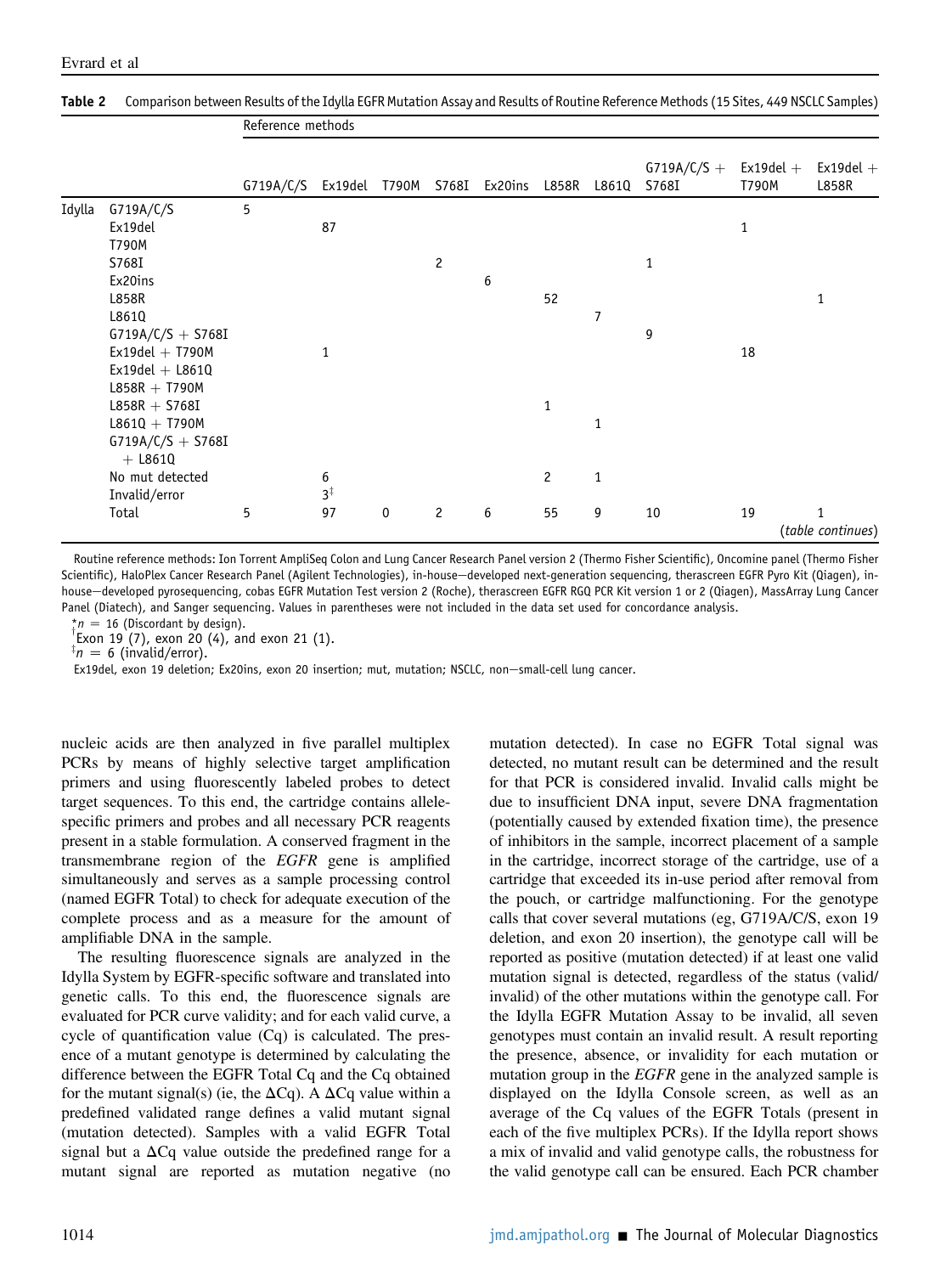| Reference methods  |                    |                        |                                     |                                       |                                   |                |                                      |           |                       |                                                                              |          |
|--------------------|--------------------|------------------------|-------------------------------------|---------------------------------------|-----------------------------------|----------------|--------------------------------------|-----------|-----------------------|------------------------------------------------------------------------------|----------|
| $L858R +$<br>T790M | $L858R +$<br>S768I | $L858R +$<br>G719A/C/S | $G719A/C/S +$<br>$5768I +$<br>L861Q | $Ex19del +$<br>$T790M +$<br>other mut | $Ex19del +$<br>$L8610 +$<br>T790M | $L858R +$      | $T790M +$<br>other mut other mut mut |           | Other No mut          | detected Invalid/error Total                                                 |          |
|                    |                    |                        |                                     |                                       |                                   |                |                                      |           | $\mathbf{1}$          |                                                                              | 6<br>88  |
|                    |                    |                        |                                     |                                       |                                   |                | $1^*$                                |           |                       |                                                                              | 1        |
|                    |                    |                        |                                     |                                       |                                   |                |                                      |           | $\overline{c}$        |                                                                              | 5        |
|                    |                    |                        |                                     |                                       |                                   |                |                                      |           |                       |                                                                              | 6        |
| 3                  | $\mathbf{1}$       | 1                      |                                     |                                       |                                   | $2^*$          |                                      |           | 1                     |                                                                              | 60<br>8  |
|                    |                    |                        |                                     |                                       |                                   |                |                                      |           |                       |                                                                              | 9        |
|                    |                    |                        |                                     | $1^*$                                 |                                   |                |                                      |           |                       |                                                                              | 20       |
|                    |                    |                        |                                     |                                       | 1                                 |                |                                      |           |                       |                                                                              |          |
| 6                  | 3                  |                        |                                     |                                       |                                   |                |                                      |           |                       |                                                                              | 6<br>4   |
|                    |                    |                        |                                     |                                       |                                   |                |                                      |           |                       |                                                                              | 1        |
|                    |                    |                        | 1                                   |                                       |                                   |                |                                      |           |                       |                                                                              | 1        |
|                    |                    |                        |                                     |                                       |                                   |                |                                      | $12^{*+}$ | 206<br>$1^{\ddagger}$ | $\begin{smallmatrix}1^{\ddagger}\1^{\ddagger}\1^{\ddagger}\end{smallmatrix}$ | 228<br>5 |
| 9                  | 4                  | $\mathbf{1}$           | $\mathbf{1}$                        | 1                                     | $\mathbf{1}$                      | $\overline{c}$ | $\mathbf{1}$                         | 12        | 211                   | $\overline{c}$                                                               | 449      |
|                    |                    |                        |                                     |                                       |                                   |                |                                      |           |                       |                                                                              |          |

#### Table 2 (continued)

in the EGFR cartridge is individually validated for performance by means of the sample processing control. If a sample processing control signal of a PCR chamber is valid, all results of the PCR chamber are considered valid, independent of the performance of the other chambers.

The Idylla Explore application offers visualization of PCR curves and the corresponding Cq values from the Idylla EGFR Mutation Assay results ([Figure 1\)](#page-3-0). This is a visualization tool and not intended to be used for data interpretation.

### Reference Methods Used for Routine Analysis of EGFR **Mutations**

The following reference methods were used for routine analysis of the EGFR mutational status: NGS using the Ion Torrent AmpliSeq Colon and Lung Cancer Research Panel version 2 (Thermo Fisher Scientific, Waltham, MA;  $n = 12$ samples), the Oncomine Focus Assay (Thermo Fisher Scientific;  $n = 25$ ), the HaloPlex Cancer Research Panel (Agilent Technologies, Santa Clara, CA;  $n = 20$ ), or inhouse—developed NGS ( $n = 3$ ); pyrosequencing using the therascreen EGFR Pyro kit (Qiagen, Venlo, the Netherlands;  $n = 6$ ) or in-house-developed pyrosequencing ( $n = 34$ ); PCR-based assays using the cobas EGFR Mutation Test version 2 (Roche Molecular Systems, Pleasanton, CA;  $n = 130$ ) or the therascreen EGFR RGQ PCR Kit version 1 or 2 (Qiagen;  $n = 71$ ); mass spectrometric methods using

the MassArray Lung Cancer Panel (Diatech, Jesi, Italy;  $n = 30$ ; and Sanger sequencing using in-house methods  $(n = 118)$ . Commercial assays were performed according to the manufacturer's instructions. Analytical sensitivities for the commercial assays can be found in the respective manufacturer's instructions. In-house methods were performed by adopting different protocols and equipment at each site.

### Methods Used in Further Analysis of Discordant Samples

Digital droplet PCR (ddPCR) of DNA retrieved from the Idylla EGFR Mutation Assay cartridge, of DNA used for the reference method, and/or of FFPE tissue sections was performed on a BioRad (Hercules, CA) QX100 system, according to the manufacturer's instructions.

Other methods used in further analysis were performed as described above.

### Statistical Analysis

Agreement between Idylla and the comparator method was evaluated on the basis of point estimates for overall, positive, and negative percentage diagnostic agreement together with 95% one-sided Wilson score CIs.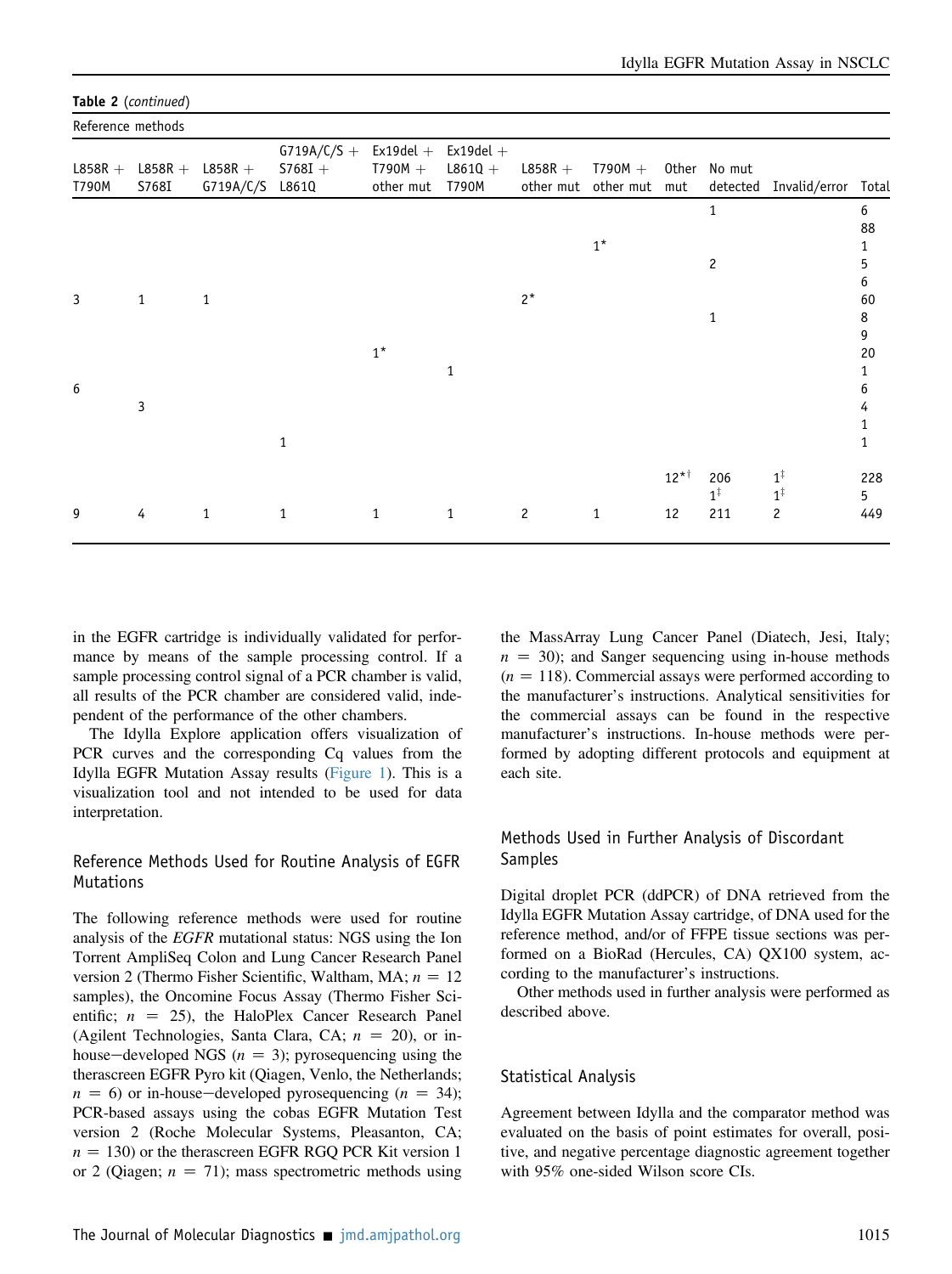| Samples   | Idylla results    | Routine reference method results                                      | Routine reference method used      |
|-----------|-------------------|-----------------------------------------------------------------------|------------------------------------|
| 11_03     | ND.               | Exon 19; $c.2270A > G$ ; p.L757R                                      | therascreen EGFR Pyro Kit          |
| 11_05     | Exon 19; deletion | Exon 19; deletion c.2235-2249; p.E746-A750del                         | Sanger sequencing                  |
|           | Exon 20; T790M    | Exon 20, c.2369 C>T; p.T790M                                          |                                    |
|           | ND.               | Exon 20; c.2390G>C; p.C797S                                           |                                    |
| $11\_07$  | ND.               | Exon 20; c.2311_2319dupAACCCCTAC p.N771_H773dup;<br>c.2317C>T p.H773Y | Sanger sequencing                  |
| 11_09     | ND.               | Exon 20; c.2335_2336delinsTT; p.G779F                                 | Sanger sequencing                  |
| $07 - 04$ | ND                | Exon 19; deletion c.2236_2253delinsGTTAAT                             | Sanger sequencing                  |
| 14 05     | ND                | Exon 19; c.2250_2276delinsCTC; p.T751_I759delinsS                     | Sanger sequencing                  |
| $14 - 18$ | ND                | Exon 19, c.2240_2264delinsCGAGAGA; p.L747_A755delinsSRD               | Sanger seguencing                  |
| $14 - 25$ | ND                | Exon 19del; c.2252_2276delinsN; p.T751_I759delinsN                    | Sanger sequencing                  |
| $14 - 28$ | Exon 21; L858R    | Exon 21; c.2573T>G; p.L858R                                           | Sanger sequencing                  |
|           | ND.               | Exon 18; c.2126A>C; p.E709A                                           |                                    |
| $10 - 15$ | ND                | Exon 20; c.2309_2317dup; p.D770_H773dup                               | In-house NGS                       |
| $13 - 28$ | ND                | Exon 20; c.2294_2295insGATGGC; p.V765_M766insMA                       | cobas EGFR Mutation Test version 2 |
| 12 03     | Exon 21; L858R    | Exon 21; c.2573T>G; p.L858R                                           | MassArray Lung Cancer Panel        |
|           | ND.               | Exon 18; p.E709G                                                      |                                    |
| 12 23     | <b>ND</b>         | Exon 21; p.L833V                                                      | MassArray Lung Cancer Panel        |
|           | ND                | Exon 21; p.H835L                                                      |                                    |
| 03 05     | ND.               | Exon 19; c.2252_2276del25insA; p.T751_I759delinsN                     | therascreen EGFR RGQ PCR Kit       |
| $03 - 10$ | Exon 21; T790M    | Exon 21; c.2369C>T; p.T790M                                           | therascreen EGFR RGQ PCR Kit       |
|           | ND.               | Exon 19; c.2252_2276del25insA; p.T751_I759delinsN                     |                                    |
| $03 - 16$ | ND                | Exon 19; c.2246_2260del15; p.A750_K754del                             | therascreen EGFR RGQ PCR Kit       |

<span id="page-6-0"></span>**Table 3** Other Mutations of *EGFR* Detected by Routine Reference Methods (Discordant by Design)

ND, not detected.

### Results

Verification with External Control Samples

At all 15 sites, the EGFR L858R and T790M (both at a 20% allelic frequency) artificial FFPE samples (ie, FFPE Reference Standards from Horizon Discovery) were included as external controls. The Idylla EGFR Mutation Assay, independently performed at 15 sites, identified each of these two mutations correctly; and, therefore, it can be concluded that interlaboratory reproducibility of the external control samples was 100%.

### Performance of Idylla EGFR Mutation Assay on Clinical Samples

Using the Idylla EGFR Mutation Assay, the EGFR mutational status of archived clinical FFPE tissue sections, originating from NSCLC lesions from 449 patients, was determined at 15 centers [\(Supplemental Table S1](#page-12-1)). The Idylla results were compared with the original results made by routine reference methods ([Materials and Methods](#page-1-0)). Macrodissection was performed in 117 of the 449 cases to increase the percentage of tumor area, as recommended in the assay instructions for samples with low tumor cellularity.

The Idylla EGFR Mutation Assay identified EGFR mutations in 220 samples [\(Table 2](#page-4-0)). Deletions in exon 19 were detected in 109 samples, 21 of which were associated with

one other mutation detected by the Idylla EGFR Mutation Assay. The L858R mutation was reported in 70 samples, and in 10 of these samples L858R was associated with one other mutation. A G719A/C/S mutation was detected in 16 samples, of which 10 were associated with one or two other mutations. Eleven samples harbored an L861Q mutation, and three of them were associated with one or two other mutations. Among the 19 samples bearing an S768I mutation, 14 were associated with one or two other mutations. T790M was detected in 28 samples, of which 27 were associated with one other EGFR variant. Finally, exon 20 insertions were found in six samples.

In 16 samples, routine reference methods identified rare mutations of EGFR that were not detected by the Idylla EGFR Mutation Assay [\(Tables 2](#page-4-0) and [3](#page-6-0)). The negative Idylla results could, however, be expected as the involved mutations are not within the scope for which the Idylla EGFR Mutation Assay has been designed. Therefore, these 16 samples were excluded from the analysis as discordant by design.

An invalid or error call was reported in four cases with the Idylla EGFR Mutation Assay (samples 02\_06, 10\_11, 08\_13, and 08\_17), in one sample with a routine reference method (sample 01\_25, failing both the Ion Torrent AmpliSeq Colon and Lung Cancer Research Panel version 2 and the cobas EGFR Mutation Test version 2), and in one sample with an invalid call for both the Idylla EGFR Mutation Assay and the therascreen EGFR RGQ PCR Kit, used as a routine reference method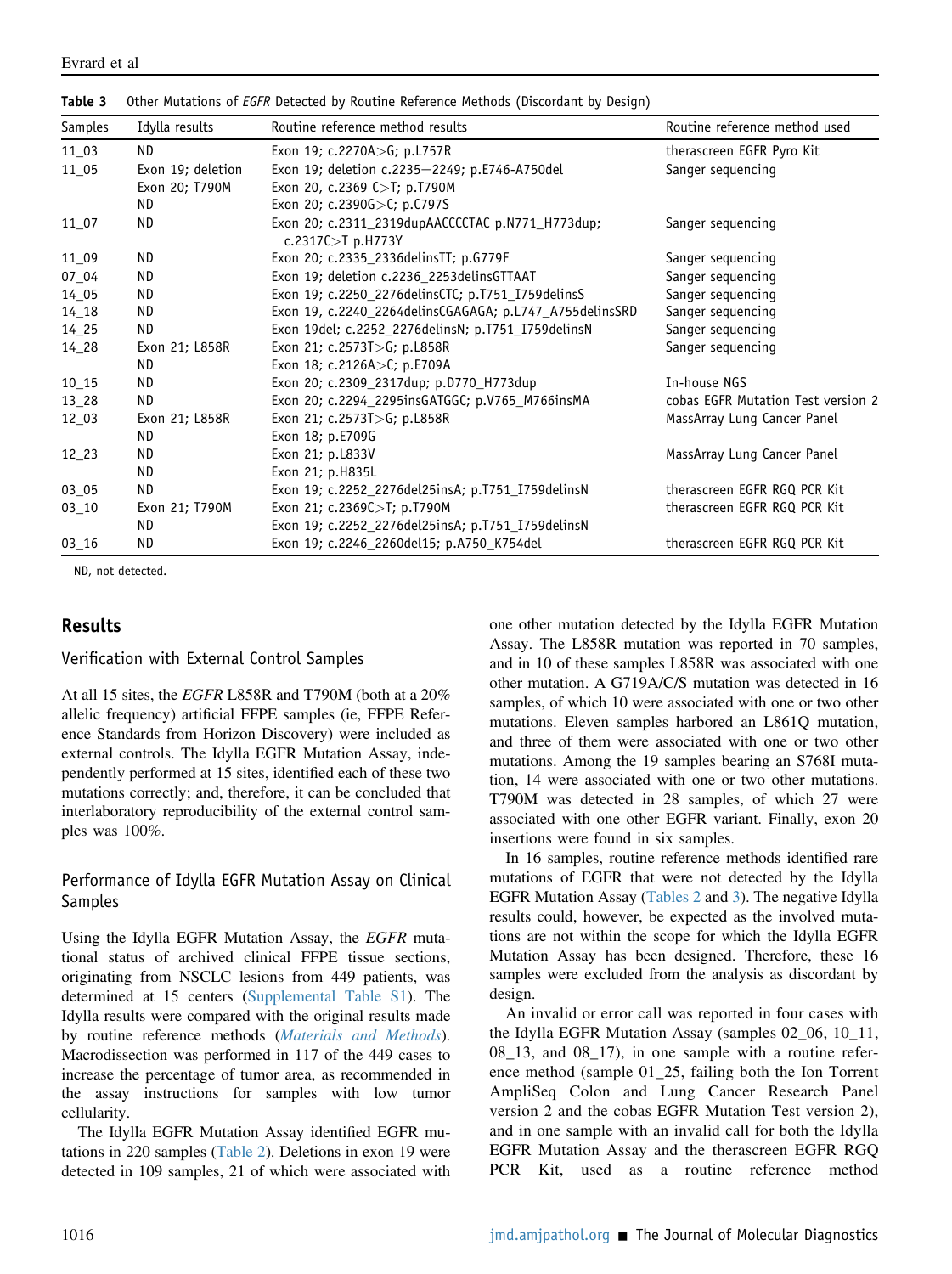(sample 08\_19). These six samples were excluded from the data set.

As a result, the data set contained  $427 (449 - 16 - 6)$ samples for concordance analysis. Overall, in this first assessment, without including the results of a third method analysis, there was complete agreement between the Idylla results and results of the routine reference methods in 402 cases of the 427 samples (overall concordance of 94.15%; 95% CI, 91.50%-96.00%).

Of the 427 cases, 25 discordant test results were observed [\(Table 2\)](#page-4-0). Of these 25 discordant samples, 13 were considered as wild-type/mutant discordants ([Table 4](#page-8-0)). For the other 12 samples, there was a difference in number of detected mutations; these are so called mutant/mutant  $+1$ discordants [\(Table 5](#page-10-0)).

Overall, for 8 of the 25 discordant samples, the Idylla EGFR Mutation Assay detected a mutation that was not found by the routine reference method (negative percentage agreement, 96.26%); and in 17 cases, the Idylla EGFR Mutation Assay did not detect the reported mutation by the routine reference method (positive percentage agreement, 92.02%).

#### Further Evaluation of the Discordant Results

Further analysis of the 25 discordant samples was performed by analyzing new FFPE section material or, to circumvent the low availability of FFPE material from NSCLC lesions, by analyzing the DNA retrieved from the Idylla cartridge or DNA as used for the reference method. However, for eight samples (14\_16, 01\_11, 07\_06, 14\_11, 14\_24, 01\_18, 03\_17, and 03\_04) ([Tables 4](#page-8-0) and [5](#page-10-0)), the DNA input was too low for additional analysis. As a consequence, the test result for these samples was inconclusive; and the eight samples were therefore excluded from the data set for the final concordance determination.

For samples 07\_16 and 07\_17 ([Table 4\)](#page-8-0), the exon 19 deletion was not detected on a new FFPE section with a ddPCR technique. For sample 07\_16, DNA was also retrieved from the Idylla cartridge and analyzed by ddPCR; and this test also did not result in the detection of the exon 19 deletion. However, the exon 19 deletion was detected by another Idylla EGFR Mutation Assay on the DNA material previously extracted and used for the reference method. Hence, both samples were classified as inconclusive and removed from the data set because it was suspected that the inability to confirm the exon 19 deletion identified by the routine reference method only was due to sample heterogeneity.

As to sample 05\_32, the therascreen EGFR RGQ PCR Kit only identified mutation S768I, whereas the Idylla EGFR Mutation Assay identified mutation G719A/C/S in addition. As both results were clinically concordant, further analysis was not performed on this sample. Therefore, this sample was classified as inconclusive and removed from the data set.

In summary, 11 of the 25 discordant samples were removed from the data set. The next paragraphs describe in detail the further analysis of the discordant samples.

#### Wild-Type/Mutant Discordant Samples

In 13 of 25 discordant samples, the Idylla EGFR Mutation Assay identified mutations that were not detected by the routine reference methods, or the other way around [\(Table 4\)](#page-8-0). Of these 13 samples, 9 were inconclusive (samples 14\_16, 01\_11, 07\_06, 07\_16, 07\_17, 14\_11, 14\_24, 01\_18, and 03\_17), as explained in the previous paragraph.

Among the four remaining wild-type/mutant discordant samples (01\_08, 04\_23, 14\_12, and 10\_08), the Idylla EGFR Mutation Assay identified mutation L861Q in sample 04\_23, whereas the cobas EGFR Mutation Test version 2 did not. The presence of L861Q was confirmed by ddPCR on FFPE material as well as on DNA isolated from the cartridge. The presence of mutation S768I in sample 01\_08, as detected by the Idylla EGFR Mutation Assay, was not confirmed by ddPCR and NGS analysis of cartridge and of FFPE material. The L861Q mutation, found earlier by Sanger sequencing in sample 14\_12, was confirmed by ddPCR at an allelic frequency of 4%, which is below the Idylla EGFR Mutation Assay limit of detection. The DNA isolated from the cartridge of sample 10\_08 was tested by NGS; and the result confirmed the exon 19 deletion c.2240\_2257delTAAGAGAAGCAACATCTC, detected before by pyrosequencing, at 57.74% allelic frequency. The Idylla EGFR Mutation Assay did not identify this deletion in this sample. The report of the NGS data revealed that a second low-prevalence mutation was present in the sample  $(ie, c.2264C>G)$ . This mutation interferes with the primer/ probe annealing of the Idylla exon 19 deletion assay, resulting in a substantial decreased sensitivity of the detection chemistry and the failure to detect the exon 19 deletion with the Idylla EGFR Mutation Assay.

#### Mutant/Mutant  $+$  1 Discordant Samples

In 12 samples, an additional mutation was detected in either the Idylla EGFR Mutation Assay or the routine reference method; these samples are designated mutant/mutant  $+1$ discordant samples [\(Table 5](#page-10-0)). Confirmation with ddPCR of the three mutations detected with routine reference methods in sample 03\_04 was inconclusive, due to less than minimal DNA input. Sample 05\_32 was considered inconclusive as no further analysis was performed. Both samples were, therefore, excluded from the data set.

As to the remaining 10 mutant/mutant  $+$  1 discordant samples, further analyses confirmed the results found by the Idylla EGFR Mutation Assay in three samples (samples 09\_12, 08\_26, and 06\_16). The Idylla EGFR Mutation Assay identified mutation T790M in samples 09\_12 and 08\_26, whereas the cobas EGFR Mutation Test version 2 and the Qiagen therascreen EGFR RGQ PCR Kit did not,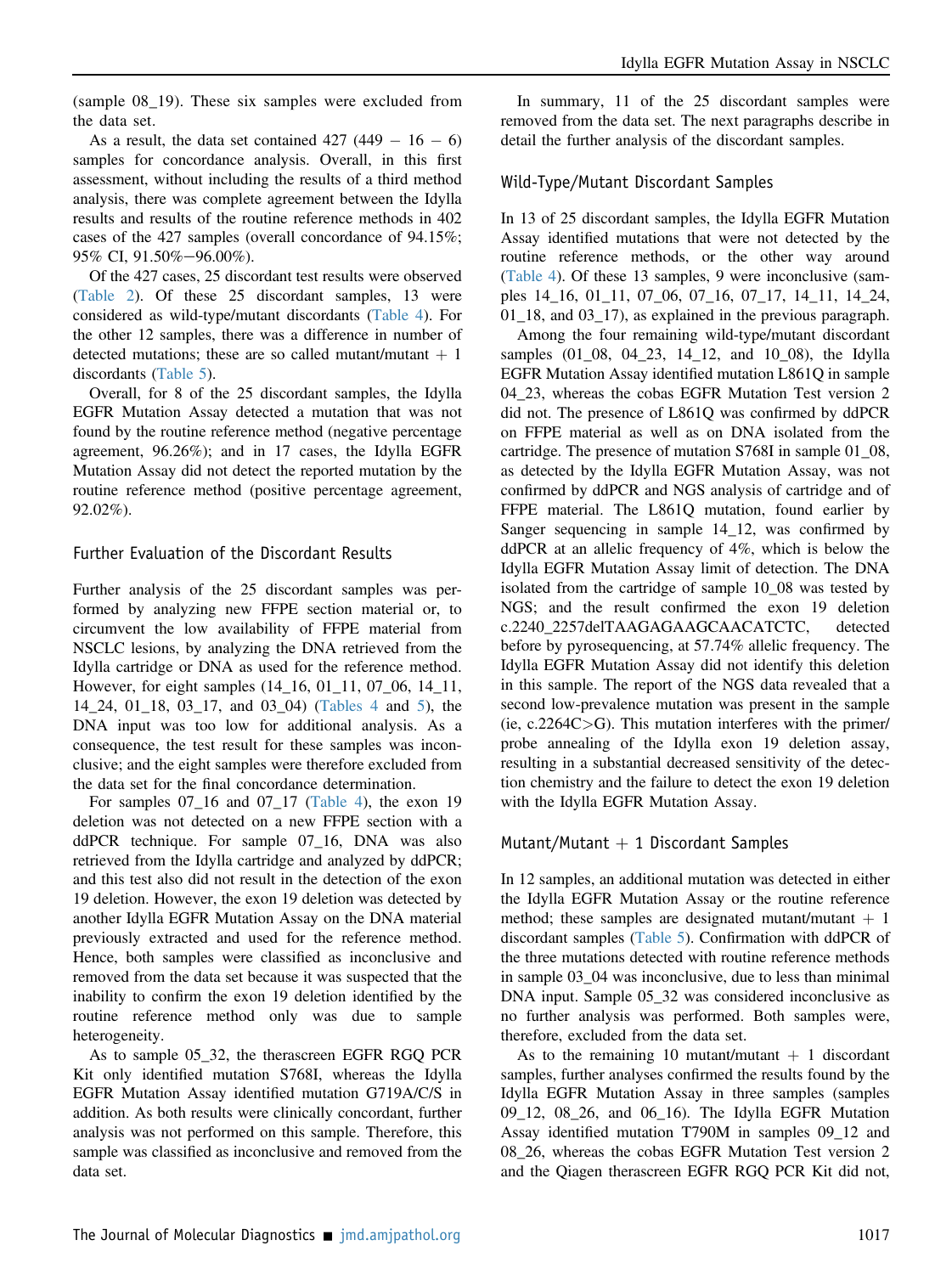| Sample    | Baseline/progression | FFPE tissue<br>section, um | FFPE tissue<br>sections put in<br>Idylla cartridge, n | Tumor cells, % | Tumor area, mm <sup>2</sup> |
|-----------|----------------------|----------------------------|-------------------------------------------------------|----------------|-----------------------------|
| $14 - 16$ | Progression          | 5                          |                                                       | 80             | 10                          |
| 01_08     | <b>Baseline</b>      | 5                          |                                                       | 10             | 0.04                        |
| $01 - 11$ | <b>Baseline</b>      | 5                          |                                                       | 30             | 100                         |
| $04 - 23$ | <b>Baseline</b>      | 5                          |                                                       | 50             | 18                          |
| $07 - 06$ | <b>Baseline</b>      | 10                         |                                                       | 60             | 90                          |
| $07 - 16$ | <b>Baseline</b>      | 10                         |                                                       | 80             | 30                          |
| $07 - 17$ | <b>Baseline</b>      | 10                         |                                                       | 75             | 27                          |
| $14 - 11$ | <b>Baseline</b>      | 10                         |                                                       | 10             | 5                           |
| $14 - 12$ | <b>Baseline</b>      | 5                          |                                                       | 50             | 15                          |
| 14 24     | <b>Baseline</b>      | 5                          |                                                       | >50            | 40                          |
| 10 08     | <b>Baseline</b>      | 5                          |                                                       | >50            | 4                           |
| $01_18$   | <b>Baseline</b>      | 5                          |                                                       | 85             | 100                         |
| $03 - 17$ | <b>Baseline</b>      | 10                         |                                                       | 40             |                             |
|           |                      |                            |                                                       |                | (table continues)           |

<span id="page-8-0"></span>Table 4 Wild-Type/Mutant Discordant Results between the Idylla EGFR Mutation Assay and Routine Reference Methods

\*Sanger sequencing.

Digital droplet PCR. z cobas EGFR Mutation Test version 2 (Roche).

 ${}^{\S}$ Ion Torrent AmpliSeq Colon and Lung Cancer Research Panel version 2 (Thermo Fisher Scientific).

{ NGS Oncomine panel (Thermo Fisher Scientific). <sup>ǁ</sup>

"In-house pyrosequencing.

\*\*In-house next-generation sequencing.

 $\dagger$ therascreen EGFR RGQ PCR Kit (Qiagen).

d, To be excluded from data set; C, concordant; D, discordant; Ex19del, exon 19 deletion; FFPE, formalin fixed, paraffin embedded; LOD, limit of detection; WT, wild type.

respectively. ddPCR analysis on DNA from the cartridge confirmed the presence of T790M at a low allelic frequency (2.4% in sample 09\_12 and 0.5% in sample 08\_26). The exon 19 deletion, reported by the cobas EGFR Mutation Test version 2 in sample 06\_16, was not confirmed by ddPCR. Therefore, the Idylla EGFR Mutation Assay result for the latter sample was classified as concordant.

In seven remaining samples, the results of the third method used (ddPCR analysis) were not concordant with the results obtained with the Idylla EGFR Mutation Assay; and these samples were, thus, considered discordant. The S768I mutation in sample 04\_20, which was only detected by the Idylla EGFR Mutation Assay and not by the cobas EGFR Mutation Test version 2, was not confirmed by ddPCR on DNA material from the cartridge or by ddPCR analysis of FFPE material, but the latter was hindered by low DNA content. In sample 13\_08, the Idylla EGFR Mutation Assay could not identify the mutation G719A/C/S, detected by the cobas EGFR Mutation Test version 2. Using ddPCR, G719S, at an allelic frequency of 0.15%, was detected on DNA retrieved from the Idylla cartridge, whereas in FFPE material, the same mutation was found at 0.25%. The T790M mutation in sample 07\_21, determined before by Sanger sequencing only, was confirmed by ddPCR analysis on a new FFPE tissue section. The allelic frequency was 0.5%. As Sanger sequencing needs at least 10% to 15% mutated DNA to be detected, sample heterogeneity might have contributed to this discordance. In samples 13\_27 and

13\_30, the T790M mutations, identified by the cobas EGFR Mutation Test version 2 but not by the Idylla EGFR Mutation Assay, were confirmed by ddPCR analysis, showing the presence of T790M in both samples at allelic frequencies (approximately 1% to 2%). The presence of mutation T790M, found in sample 12\_09 when using the MassArray Lung Cancer Panel and not with the Idylla EGFR Mutation Assay, was confirmed by ddPCR at 2.59% allelic frequency in FFPE material and in DNA from the cartridge. A ddPCR analysis of sample 03\_09 on DNA derived from the Idylla cartridge was inconclusive because of insufficient material, although ddPCR on FFPE material found an S768I mutation at 30% allelic frequency. Unlike the earlier Sanger sequencing and therascreen EGFR RGQ PCR Kit results, the original Idylla EGFR Mutation Assay did not find this mutation. Considering the high allelic frequency of the mutation, a retest of the Idylla EGFR Mutation Assay on FFPE material was performed; and the S768I was correctly reported, which could indicate sample heterogeneity.

### Performance of Idylla EGFR Mutation Assay

Using the results of the further analysis, as outlined above, 11 samples were removed from the data set of 427 samples (samples 14\_16, 01\_11, 07\_06, 07\_16, 07\_17, 14\_11, 14\_24, 01\_18, 03\_17, 05\_32, and 03\_04), bringing the total number of samples down to 416. As well, of the remaining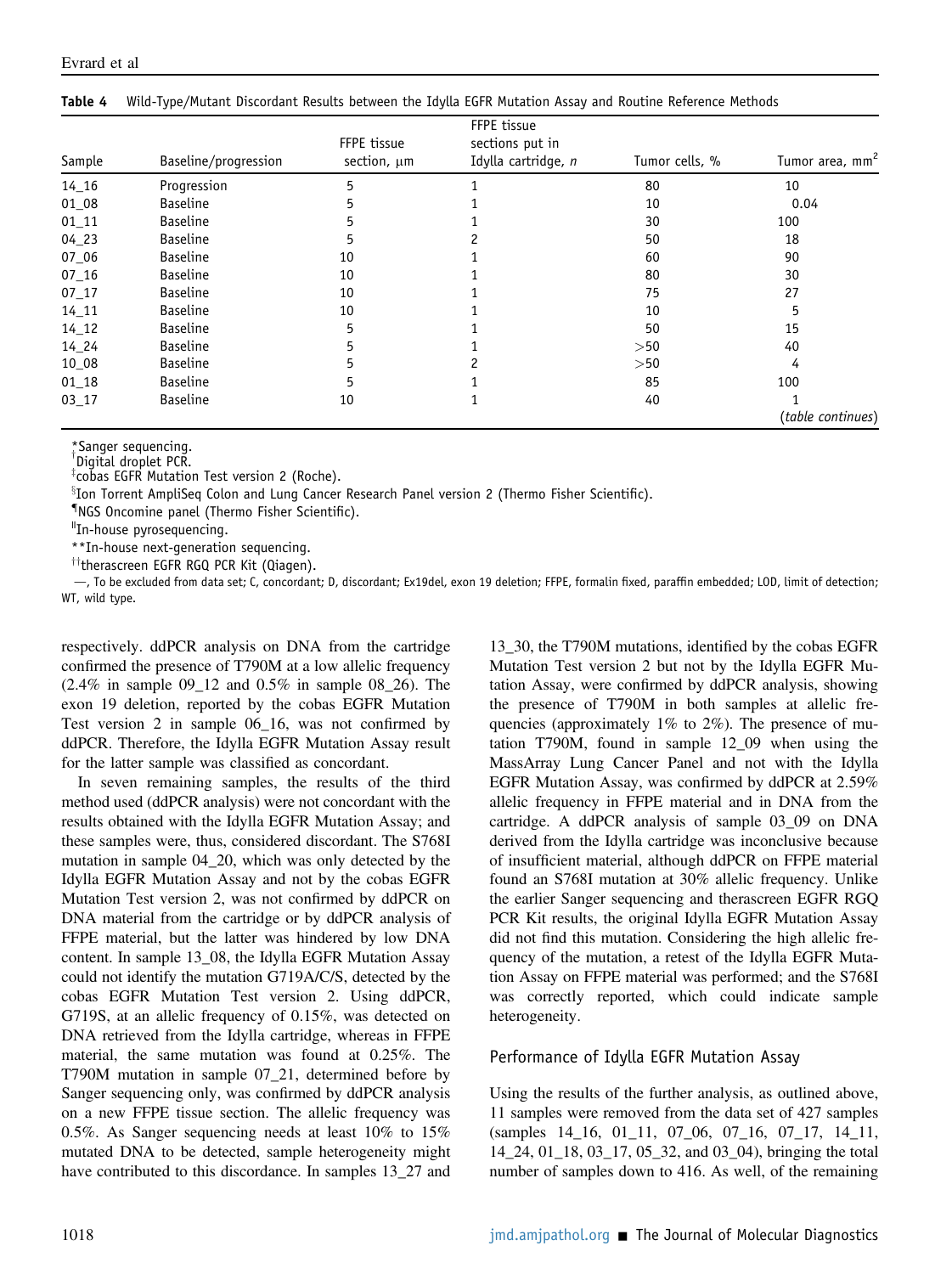| Macrodissection | Idylla               | Routine reference method           | Further analysis                          | Conclusion based on<br>further analysis |
|-----------------|----------------------|------------------------------------|-------------------------------------------|-----------------------------------------|
| No              | G719A/C/S            | No mutation detected <sup>*</sup>  | Inconclusive $^{\dagger}$                 |                                         |
| No              | S768I                | No mutation detected <sup>#8</sup> | $WT^{\dagger \S}$                         | D                                       |
| No              | S768I                | No mutation detected <sup>§</sup>  | Inconclusive <sup>†§</sup>                |                                         |
| No              | L8610                | No mutation detected <sup>#</sup>  | $L8610^{\dagger}$                         |                                         |
| Yes             | No mutation detected | $Ex19del*$                         | Inconclusive $^{\dagger}$                 |                                         |
| Yes             | No mutation detected | $Ex19$ del <sup>¶</sup>            | Inconclusive $^{\dagger}$                 |                                         |
| Yes             | No mutation detected | $Ex19$ del                         | Inconclusive $†$                          |                                         |
| No              | No mutation detected | $L858R*$                           | Inconclusive $^{\dagger}$                 |                                         |
| No              | No mutation detected | $L8610*$                           | 4% L8610 <sup><math>\dagger</math></sup>  | $D, L8610<$ LOD                         |
| No              | No mutation detected | L858R*                             | Inconclusive <sup>†</sup>                 |                                         |
| Yes             | No mutation detected | $Ex19$ del $^{\text{#II}}$         | Ex19del <sup><math>\dagger</math>**</sup> | D                                       |
| No              | No mutation detected | $Ex19$ del $†$                     | Inconclusive <sup>†§</sup>                |                                         |
| No              | No mutation detected | $Ex19$ del $*$ ††                  | Inconclusive <sup>†</sup>                 |                                         |

#### Table 4 (continued)

14 discordant samples, four (samples 06\_16, 09\_12, 04\_23, and 08\_26) were reclassified as concordant, reducing the total number of discordant samples to 10 ([Tables 4](#page-8-0) and [5](#page-10-0)). Taking into account the decreased number of samples in the data set and the increased number of concordant samples, the findings of the Idylla EGFR Mutation Assay were in agreement with the confirmed reference method results in 406 of 416 samples. Consequently, the overall concordance with routine reference methods, including further analysis, was found to be 97.59% (95% CI, 95.63%-98.69%), with a negative percentage agreement of 96.26% (95% CI,  $92.80\% - 98.09\%$  and a positive percentage agreement of 99.01% (95% CI, 96.46%-99.73%).

### Influence of Tissue Size on Idylla EGFR Mutation Assay Result

The amount of tissue needed to enable a valid Idylla EGFR Mutation Assay is small. For example, a tissue surface area of 0.43 mm<sup>2</sup> (sample 09\_09) still gave a valid result that was concordant with the earlier result of the routine reference method. There was neither a relationship between the total tissue surface area and the validity of the Idylla EGFR Mutation Assay nor between the total tissue surface area and the concordance of the Idylla result with the routine refer-ence method result ([Table 6\)](#page-12-2). This hypothesis was statistically confirmed using a  $\chi^2$  statistic: P value for validity of 0.63 and P value for concordance of 0.11.

### **Discussion**

The detection of EGFR mutations in NSCLC, either activating mutations in newly diagnosed NSCLC patient or resistance mutations after first-generation EGFR TKI treatment, is relevant because the latest guidelines by the National Comprehensive Cancer Network and the European Society for Medical Oncology recommend EGFR TKIs as first-line therapy for patients with advanced NSCLC harboring activating EGFR mutations.<sup>[18](#page-13-11)-[21](#page-13-11)</sup>

Numerous methods are available for the detection of EGFR mutations, which necessitate many steps (deparaffinization, DNA extraction, PCR amplification, and result interpretation) in a specific infrastructure with expert staff to perform analyses and interpret the results; they usually take more than a day from sample to result. Moreover, the current routine methods used for the detection of EGFR mutations are often performed batch wise, with several samples simultaneously, to be as cost effective as possible. This will inevitably delay turnaround time from sample reception to final result. The Idylla EGFR Mutation Assay, however, requires minimal infrastructural measures and is designed to run on a patient-per-patient base, which reduces turnaround time dramatically. It could, therefore, be useful to answer urgent requests. $29,30$ 

The current study compared the Idylla EGFR Mutation Assay results with the original results obtained by routine reference methods for the detection of EGFR mutations in FFPE tissue samples. Each of the 15 participating clinical centers included at least one NSCLC FFPE sample for each of the seven Idylla EGFR Mutation Assay genotype calls indicated in [Table 1](#page-2-0). Therein, the mutation rates obtained in this study are not representative for the incidence of EGFR mutations in the general NSCLC patient population.

In total, 449 NSCLC FFPE samples were selected and tested. Samples that were discordant by design  $(n = 16)$  or obtained an invalid test result ( $n = 6$ ) with either the routine method or the Idylla EGFR Mutation Assay were excluded.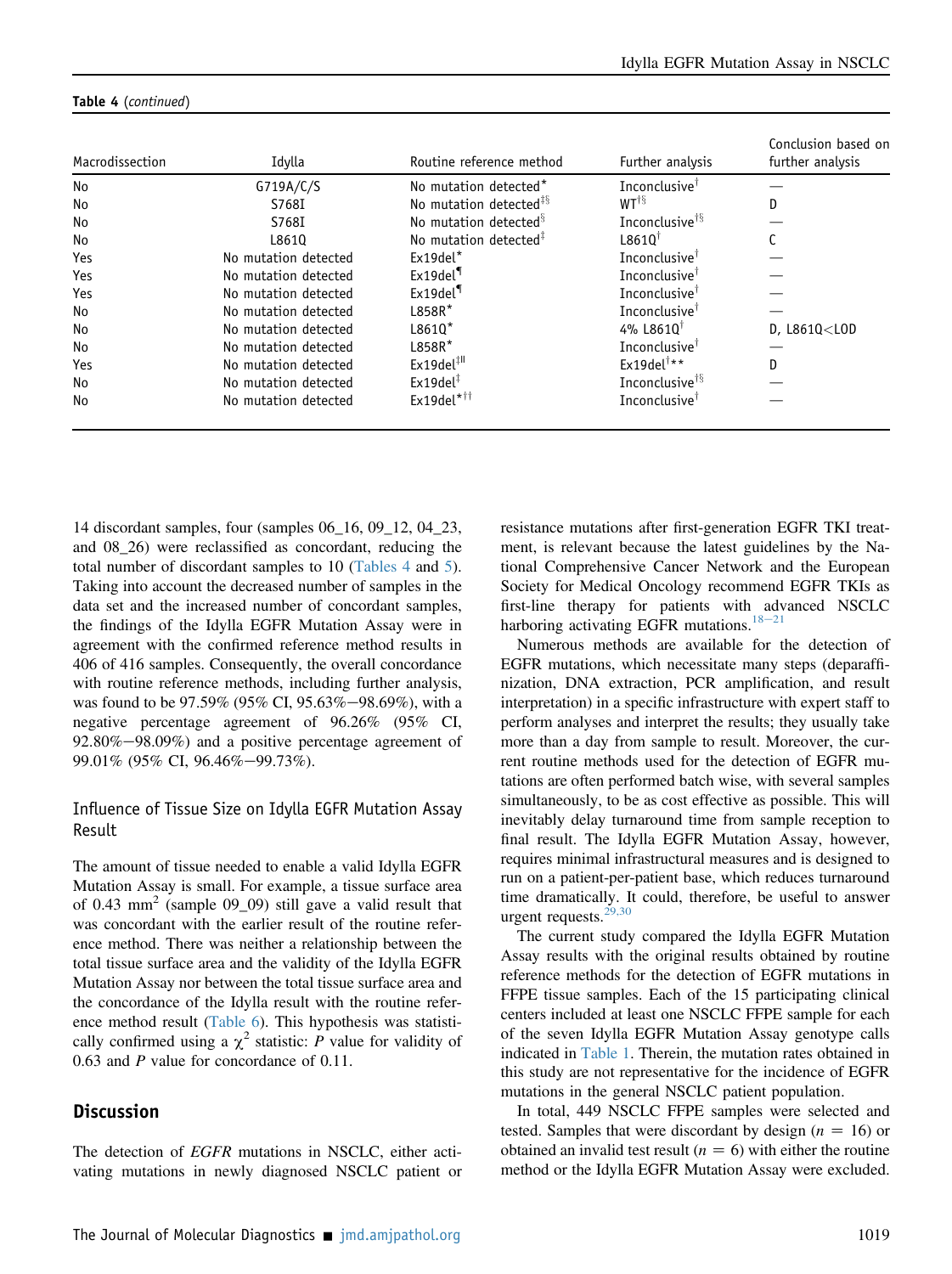| Sample    | Baseline/progression | FFPE tissue<br>section, um | FFPE tissue<br>sections put in<br>Idylla cartridge, n | Tumor cells, % | Tumor area, mm <sup>2</sup> |
|-----------|----------------------|----------------------------|-------------------------------------------------------|----------------|-----------------------------|
| $09 - 12$ | Progression          | 5                          |                                                       | 30             | 3.19                        |
| $04 - 20$ | <b>Baseline</b>      | 5                          |                                                       | 20             | 12                          |
| 08_26     | <b>Baseline</b>      | 5                          | 5                                                     | >10            | 25                          |
| $05 - 32$ | NA                   | 5                          | $1 - 4$                                               | 60             | $\sim$ 15                   |
| $06_16$   | <b>Baseline</b>      | 10                         | 6                                                     | 15             |                             |
| $07 - 21$ | <b>Baseline</b>      | 10                         |                                                       | 50             | 50                          |
| 13 08     | <b>Baseline</b>      | 5                          |                                                       | 50             | 100                         |
| 13 27     | Progression          | 5                          |                                                       | 20             | 200                         |
| 13 30     | Progression          | 5                          |                                                       | 30             | 15                          |
| 12_09     | ΝA                   | 5                          |                                                       | >50            | 100                         |
| 03_04     | Progression          | 10                         |                                                       | 75             |                             |
| 03 09     | <b>Baseline</b>      | 10                         |                                                       | 50             |                             |
|           |                      |                            |                                                       |                | (table continues)           |

<span id="page-10-0"></span>

|  | Table 5 Mutant/Mutant + 1 Discordant Results between the Idylla EGFR Mutation Assay and Routine Reference Methods |  |  |  |  |  |  |  |  |
|--|-------------------------------------------------------------------------------------------------------------------|--|--|--|--|--|--|--|--|
|--|-------------------------------------------------------------------------------------------------------------------|--|--|--|--|--|--|--|--|

\*cobas EGFR Mutation Test version 2 (Roche).

Digital droplet PCR.

z therascreen EGFR RGQ PCR Kit (Qiagen).

<sup>§</sup>Idylla EGFR Mutation Assay retest.

{ MassArray Lung Cancer Panel (Diatech).

k Sanger sequencing.

d, To be excluded from data set; C, concordant; D, discordant; Ex19del, exon 19 deletion; FFPE, formalin fixed, paraffin embedded; Inconcl, inconclusive; LOD, limit of detection; NA, information not available; ND, not determined.

The fact that the mutants identified by the reference method but classified as discordant by design have not been evaluated is a limitation of the Idylla EGFR Mutation Assay because these mutants are rarely observed in large cohorts of NSCLC and not of clinical importance. $31-33$  $31-33$  $31-33$ 

As a result, the final data set contained 427 samples for concordant analysis. Discordance between results of the Idylla EGFR Mutation Assay and routine reference methods was observed for 25 of these 427 samples. The overall concordance between the Idylla EGFR Mutation Assay and the routine reference methods, before third method analysis, was 94.14% (95% CI, 91.50%-96.00%). Further evaluation of the discordant results obtained revealed a final overall concordance of 97.59% (95% CI, 95.63%-98.69%). The 25 discordant results were investigated in depth and described fully in the Results section. Some of the discordant results can be explained by the low allelic frequencies of the present mutations, which were below the limit of detection of the assays. The discordances were divided into 13 wildtype/mutant discordant samples (ie, the Idylla EGFR Mutation Assay identified mutations not detected by the routine reference methods or the other way around) and 12 mutant/ mutant  $+$  1 discordant samples (ie, the Idylla EGFR Mutation Assay detected an additional mutation compared with the routine reference method or the other way around).

The further discordant analyses were troubled (11 samples needed to be excluded) by two well-known root causes: the low availability of FFPE material from NSCLC lesions and tumor/sample heterogeneity. It is generally accepted that tissue samples obtained from NSCLC patients are mostly small biopsies obtained by endoscopy or by image-guided transthoracic core-needle biopsy.<sup>[34](#page-14-0)</sup> After histologic analysis, which consumes numerous sections, and molecular biology analyses performed with the routine reference method used in the laboratory, usually only a small amount of tissue sample material remains. Also, in this study, in eight discordant cases, the FFPE materials remaining were not sufficient to obtain results from further analysis with additional methods and, thus, unfortunately these samples needed to be excluded from the final concordance data set as inconclusive. Second, tumor sample heterogeneity is an issue in comparative studies. $35,36$  Sample heterogeneity was a possible issue in two cases where the Idylla EGFR Mutation Assay did not detect the exon 19 deletion detected with the routine reference method; using a sensitive technique (ddPCR), detection of this mutation in DNA retrieved from the cartridge (performed for one of the two samples) and on a new FFPE section was also unsuccessful; however, the Idylla EGFR Mutation Assay was able to detect the mutation on the DNA material previously extracted and used for the reference method. These two inconclusive samples were, therefore, also removed from the final concordance data set. Finally, one sample was considered inconclusive as no further analysis was performed.

The final overall concordance between the Idylla EGFR Mutation Assay and the confirmed reference routine test results was, therefore, found to be 97.59% (95% CI,  $95.63\% - 98.69\%$ , with a negative percentage agreement of 96.26% (95% CI, 92.80%-98.09%) and a positive percentage agreement of 99.01% (95% CI, 96.46%-99.73%),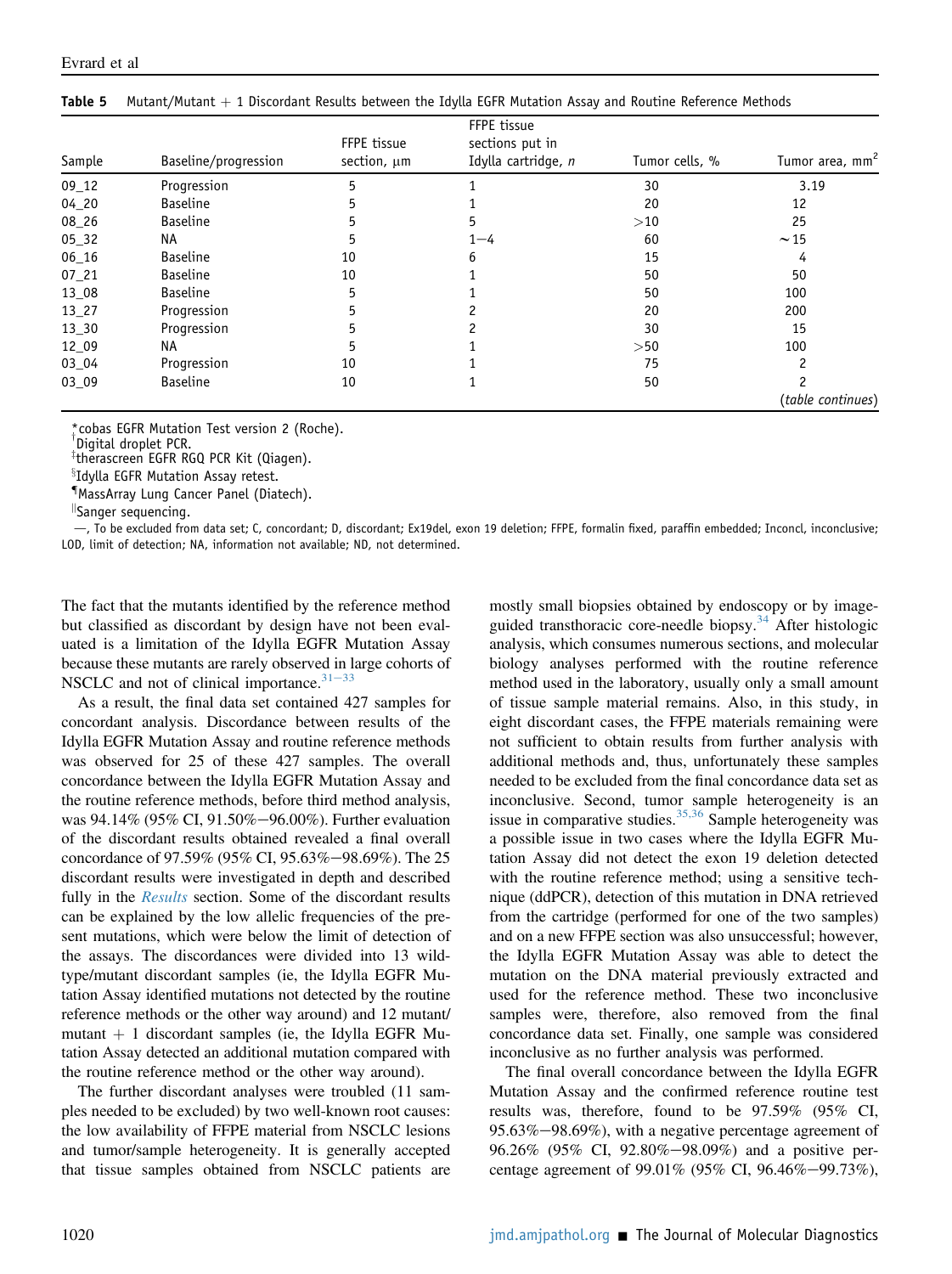| Macrodissection | Idylla              | Routine reference method                       | Further analysis                     | Conclusion based on<br>further analysis |
|-----------------|---------------------|------------------------------------------------|--------------------------------------|-----------------------------------------|
| No              | $Ex19del + T790M$   | $Ex19del*$                                     | $Ex19$ del + 2.4% T790M <sup>T</sup> | $C.$ T790 $M <$ LOD                     |
| No              | $L858R + S768I$     | $L858R*$                                       | $L858R^{\dagger}$                    | D                                       |
| No              | $L861Q + T790M$     | $L8610^{\ddagger}$                             | $L861Q + 0.5%$ T790M <sup>†</sup>    | $C$ , T790 $M <$ LOD                    |
| Yes             | $S768I + G719A/C/S$ | $S768I^{\S}$                                   | ND.                                  |                                         |
| No              | <b>L858R</b>        | $L858R + Ex19del*$                             | $L858R^{\dagger}$                    |                                         |
| Yes             | L858R               | $L858R + T790M$ <sup>§</sup>                   | $L858R + 0.5\%$ T790M <sup>†</sup>   | $D.$ T790M $<$ LOD                      |
| No              | <b>L858R</b>        | L858R + G719A/C/S*                             | L858R + 0.15% G719 Sv                | $D. G719S <$ LOD                        |
| No              | <b>L858R</b>        | $L858R + T790M*$                               | $L858R + 1 - 2\%$ T790M <sup>†</sup> | $D. T790M <$ LOD                        |
| No              | L858R               | $L858R + T790M*$                               | L858R + 1.26% T790M <sup>+</sup>     | $D, T790M<$ LOD                         |
| No              | Ex19del             | $Ex19$ del + T790M <sup>9</sup>                | ex19del + 2.59% T790 $M^{\dagger}$   | $D. T790M <$ LOD                        |
| Yes             | $ex19del + L861Q$   | ex19del + L8610 + T790 $M^{\ddagger\parallel}$ | Inconcl <sup>†</sup>                 |                                         |
| No              | <b>L858R</b>        | $L858R + S768I^{\ddagger\parallel}$            | $L858R + S768I^{\S}$                 | D                                       |

#### Table 5 (continued)

demonstrating the good performance of the rapid Idylla EGFR Mutation Assay.

Four discordant samples were reclassified as concordant because third method analyses with either ddPCR or NGS confirmed the mutations identified with the Idylla EGFR Mutation Assay but not with the routine reference method. Six other discordant samples exhibited L861Q, G719S, or T790M mutations, according to the reference results. Third method analysis revealed that the observed mutant allelic frequencies were low  $(<5\%)$ , which can explain why the Idylla EGFR Mutation Assay was not able to detect the mutants at the given sample input; also, sample heterogeneity might have played a role.

For baseline testing at diagnosis of metastatic NSCLC, the presence or absence of additional sensitizing mutations does not influence therapy guidance. Of the 10 analytically discordant samples, four baseline samples could, therefore, be considered clinically concordant. On the contrary, for samples tested at progression, the presence or absence of an additional sensitizing mutation or of the T790M resistance mutation can change therapy guidance.<sup>[18](#page-13-11)</sup> Two of the analytically discordant samples taken at progression had a discordant result at the level of the T790M mutation and should, therefore, be considered clinically discordant. The remaining four analytically discordant samples were also considered clinically discordant because for two of them (samples 14\_12 and 12\_09) the baseline/progression status was unknown, and the two other samples (samples 01\_08 and 10\_08) were wild-type/mutant discordant samples. Concerning the T790M mutant, it can be concluded that the Idylla EGFR Mutation Assay missed the detection of low mutant allelic frequency T790M (ie, <5%). Deamination in FFPE samples is known to cause baseline noise in NGS data. $37$  T790M is a target that is affected by deamination and, therefore, entails the risk of false-positive calls due to deamination issues. In the Idylla EGFR Mutation Assay, the sensitivity for T790M is, therefore, by design limited to detect a mutant allelic frequency of  $\geq$ 5% to reduce this risk.

As discussed in the previous paragraph, several factors contribute to the fact that frequently only a small amount of tissue sample remains to perform a molecular analysis to get a conclusive result. Fortunately, the Idylla EGFR Mutation Assay only needs a small amount of FFPE tissue sample. Even with  $\langle 10 \text{ mm}^2$  of tissue area, the Idylla EGFR Mutation Assay gave a valid result in 99.0% of the cases. Recently, also, De Luca et al<sup>[38](#page-14-3)</sup> showed that 80% of the samples that failed on NGS could be successfully tested with the Idylla EGFR Mutation Test. Furthermore, in the current study, it was shown that the percentage of valid results was not related to the sample size. In the same manner, there was no relationship between the size of the tissue area and the concordance of the Idylla EGFR Mutation Assay result with the routine reference method result, which was comprised between 91.9% and 100.0%.

Taken together, the results of this comparative study confirm the high sensitivity and specificity of the Idylla EGFR Mutation Assay and its ability to provide valid and concordant results starting from small tissue samples. However, as counterargument, it can be challenged that for samples of which not sufficient material could be recovered for third method analysis, and which were in this study classified as inconclusive, the Idylla EGFR Mutation Assay was not able to detect a mutation, whereas the routine method did. As also mentioned in the instructions for use of the Idylla EGFR Mutation Assay, when a no mutation detected result for all seven EGFR genotypes has been obtained, the presence of a mutation in the seven EGFR genotypes might not be excluded because the result is dependent on the integrity of the specimen DNA, the percentage of mutant alleles present in the specimen, the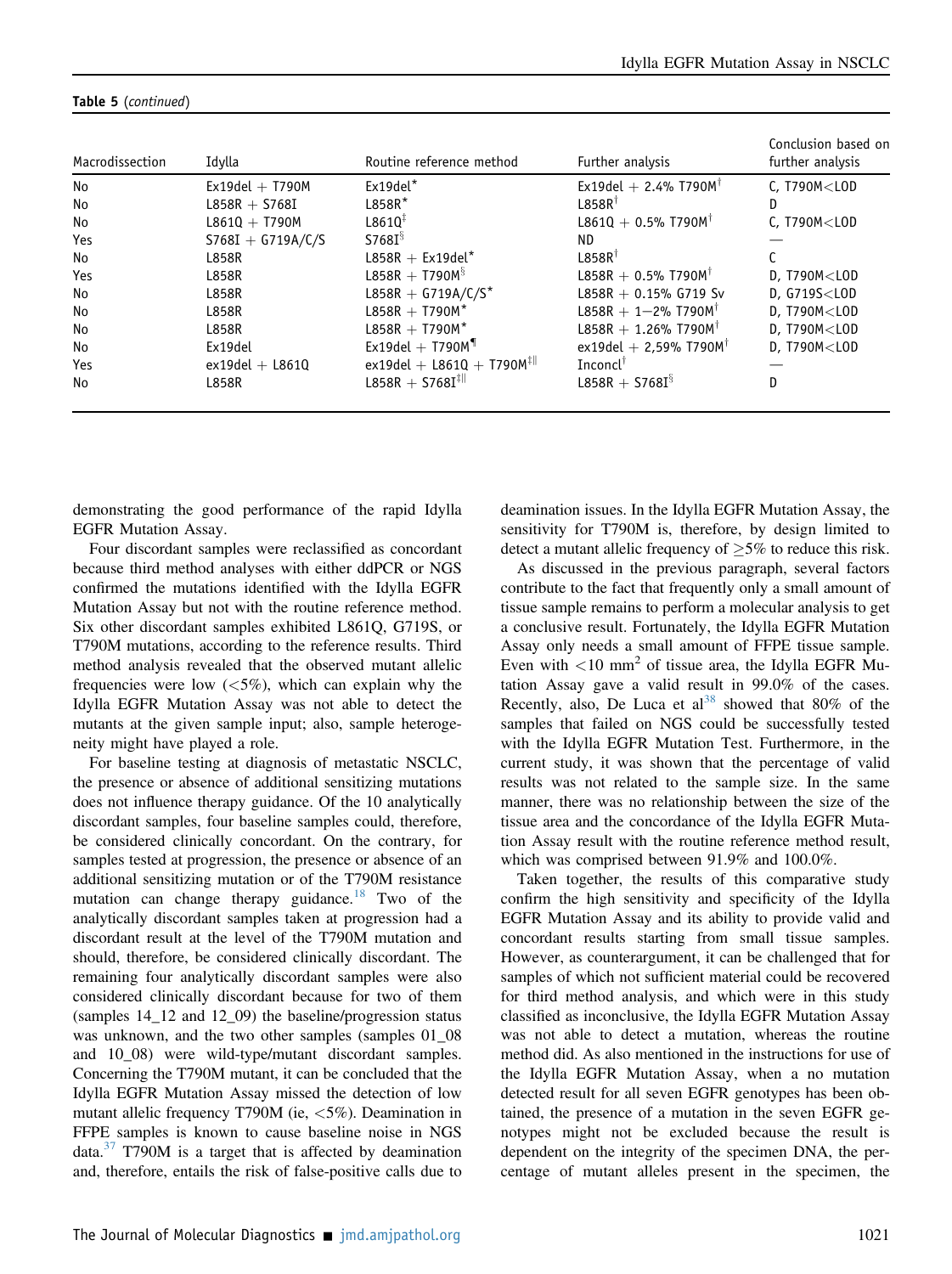| Total tissue area, mm <sup>2</sup> | Valid, $n$ /total (%) | Concordant, excluding invalids, n/total (%) |
|------------------------------------|-----------------------|---------------------------------------------|
| $<$ 10                             | 97/98 (98.98)         | 90/97 (92.78)                               |
| $>$ 10 and $<$ 25                  | 74/74 (100.00)        | 68/74 (91.89)                               |
| $>$ 25 and $<$ 300                 | 234/238 (98.32)       | 227/234 (97.01)                             |
| $\geq$ 300                         | 23/23 (100.00)        | 23/23 (100.00)                              |

<span id="page-12-2"></span>Table 6 Influence of Tissue Size on Validity of the Idylla EGFR Mutation Assay and Concordance with the Reference Method Result

For five samples, the sample size was not recorded; samples that were discordant by design ( $n = 16$ ) are not included in this table. The exact number of sections put in the cartridge was only recorded for 403 samples.

absence of inhibiting substances, and the presence of sufficiently amplifiable DNA. The average Cq of the EGFR control, depicted on the report, gives an indication of the quantity of amplifiable DNA present in the sample and is linked to the analytical sensitivity. Thus, it can be concluded that when insufficient amplifiable DNA is present in the cartridge, it will affect the analytical sensitivity of the test and logically the risk for a false-negative result might be higher.

Although the Idylla EGFR Mutation Assay is not intended to detect all possible EGFR mutations or to quantify allelic frequency, this multicenter performance study demonstrates that the test can currently detect all the most prevalent and clinically relevant EGFR mutations. A limitation of the mutation coverage can be that the EGFR C797S mutation is not included in the current Idylla EGFR Mutation Assay. This mutation is reported to be a mechanism of resistance to the third-generation inhibitors targeting T790M. Fourth-generation EGFR TKIs, targeting the C797S mutation, are not yet available. Nevertheless, other molecular techniques could be used to either quantify the EGFR mutation detected, if necessary, or to detect other mutations of EGFR or to simultaneously detect the mutation status of other potentially relevant tumor biomarkers.

Finally, although not included as outcome in this study design, an important advantage of the rapid Idylla EGFR Mutation Assay is the rapid turnaround time. Because the detection of the EGFR mutational status could be pressing for patients in a critical condition necessitating urgent medical treatment, the Idylla EGFR Mutation Assay, with its short turnaround time and low infrastructural requirements, can be considered as a useful technology in pathology laboratories. At present, Idylla EGFR has been validated as a CE-marked IVD product. An overall percentage agreement of 95.9% (95% CI, 91.8%-100%) between the Idylla EGFR Mutation Test and the reference test has been obtained; and the product is able to detect allelic frequencies at  $\leq 5\%$  for mutations in exons 19, 20, and 21 of the *EGFR* oncogene and  $\leq 10\%$  for mutations in exon 18 of the EGFR oncogene.

# Conclusion

The current multicenter comparative study showed, with the help of a large sample set, that the Idylla EGFR Mutation

Assay is a sensitive and highly reliable test to detect the most common and clinically relevant EGFR mutations in FFPE tumor tissue, to quickly support the further assessment by the tumor review board along with other genomic, pathologic, and clinical data.

# Acknowledgments

We thank Pia Rovsing-Sandholm, Thomas H.L. Jensen (Rigshospitalet, Denmark), Kiki J.H.A. Schouw (Maastricht UMC+), Vitor Sousa, Ana-Filipa Ladeirinha, Lina Carvalho, Ana Alarcão (Institute of Anatomical and Molecular Pathology, University of Coimbra, Coimbra, Portugal), Dieter Techel [Medizinisches Versorgungszentrum (MVZ) Zentrum für Pathologie und Zytodiagnostik GmbH (ZPZ)], Xavier Matias-Guiu Guia, Roger L. Sanuy, Nuria Baixeras-Gonzalez, Rosa Penin-Mosquera (Hospital Universitari de Bellvitge), Jennifer Ridgway, Lynette Chairuka, Michaela Bryce, Tracey Cowey, Rodielyn Brown, Vanessa Peters, Darren Taylor (Canberra Hospital), Piombo Chiara (Humanitas Research Hospital, Milan), Érica Torres (Hospital del MAR, Barcelona), Peter Wild, Susanne Dettwiler, Fabiola Prutek (University Hospital Zurich), Destro Annarita (University Hospital Zurich, Zurich, Switzerland), and Alba Dalmases (Hospital del Mar, Barcelona, Spain) for performing parts of the experiments and analyzing data; Thomas H.L. Jensen (Rigshospitalet, Denmark) for the assessment of all the tissue specimens; Magnus Sundström (Klinisk Patologi, Akademiska Sjukhuset, Uppsala, Sweden) for analyzing the comparative method; and Luc Geeraert for writing the manuscript.

# <span id="page-12-1"></span>Supplemental Data

Supplemental material for this article can be found at <https://doi.org/10.1016/j.jmoldx.2019.06.010>.

# <span id="page-12-0"></span>References

- 1. [Ferlay J, Soerjomataram I, Dikshit R, Eser S, Mathers C, Rebelo M,](http://refhub.elsevier.com/S1525-1578(19)30355-1/sref1) [Parkin DM, Forman D, Bray F: Cancer incidence and mortality](http://refhub.elsevier.com/S1525-1578(19)30355-1/sref1) [worldwide: sources, methods and major patterns in GLOBOCAN](http://refhub.elsevier.com/S1525-1578(19)30355-1/sref1) [2012. Int J Cancer 2015, 136:E359](http://refhub.elsevier.com/S1525-1578(19)30355-1/sref1)-[E386](http://refhub.elsevier.com/S1525-1578(19)30355-1/sref1)
- 2. [Ferlay J, Steliarova-Foucher E, Lortet-Tieulent J, Rosso S,](http://refhub.elsevier.com/S1525-1578(19)30355-1/sref2) [Coebergh JW, Comber H, Forman D, Bray F: Cancer incidence and](http://refhub.elsevier.com/S1525-1578(19)30355-1/sref2)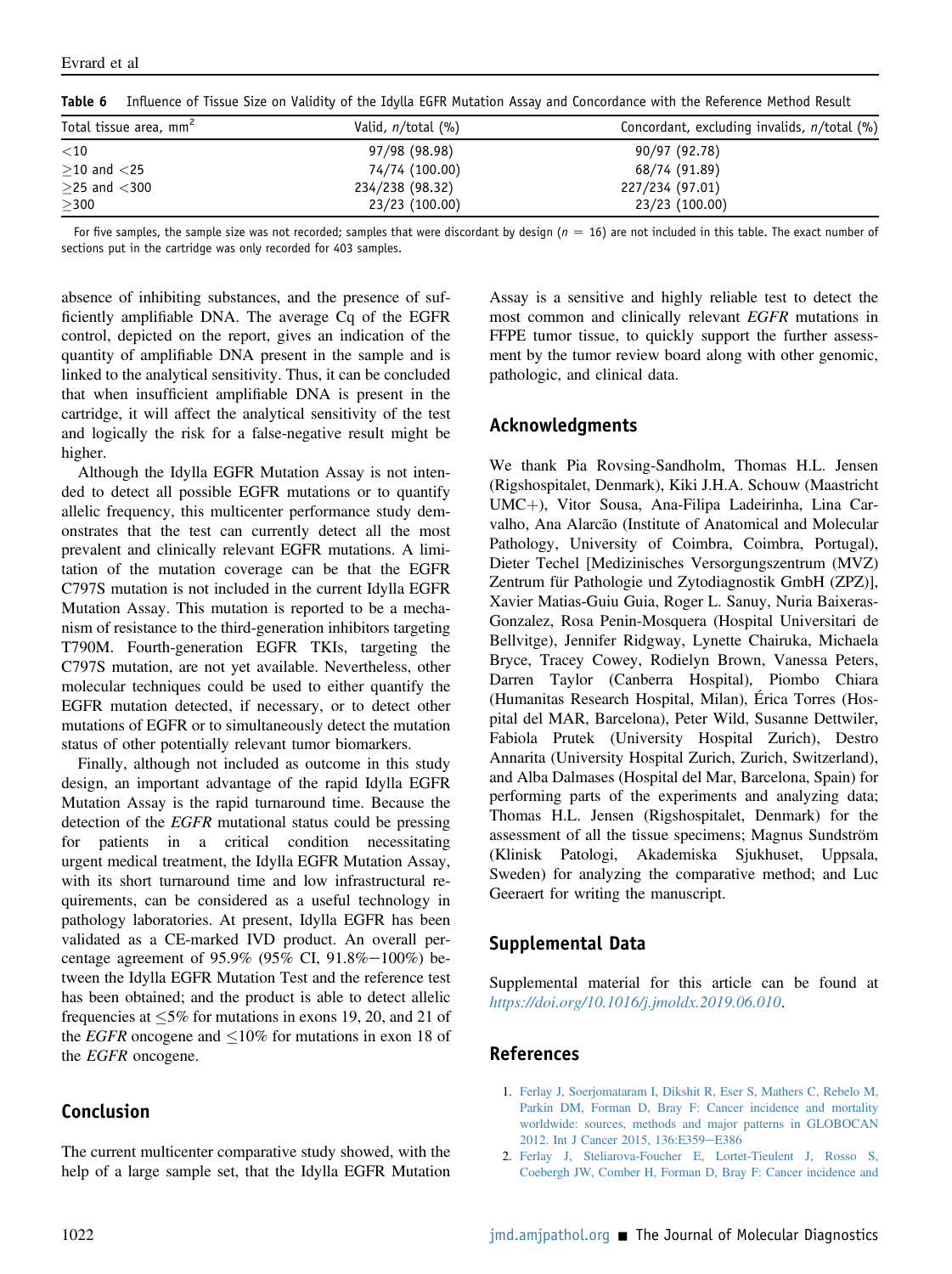[mortality patterns in Europe: estimates for 40 countries in 2012. Eur](http://refhub.elsevier.com/S1525-1578(19)30355-1/sref2) [J Cancer 2013, 49:1374](http://refhub.elsevier.com/S1525-1578(19)30355-1/sref2)-[1403](http://refhub.elsevier.com/S1525-1578(19)30355-1/sref2)

- 3. [Siegel RL, Miller KD, Jemal A: Cancer statistics, 2017. CA Cancer](http://refhub.elsevier.com/S1525-1578(19)30355-1/sref3) [J Clin 2017, 67:7](http://refhub.elsevier.com/S1525-1578(19)30355-1/sref3)-[30](http://refhub.elsevier.com/S1525-1578(19)30355-1/sref3)
- <span id="page-13-0"></span>4. [Rahal Z, El Nemr S, Sinjab A, Chami H, Tfayli A, Kadara H:](http://refhub.elsevier.com/S1525-1578(19)30355-1/sref4) [Smoking and lung cancer: a geo-regional perspective. Front Oncol](http://refhub.elsevier.com/S1525-1578(19)30355-1/sref4) [2017, 7:194](http://refhub.elsevier.com/S1525-1578(19)30355-1/sref4)
- <span id="page-13-1"></span>5. [Heist RS, Engelman JA: SnapShot: non-small cell lung cancer.](http://refhub.elsevier.com/S1525-1578(19)30355-1/sref5) [Cancer Cell 2012, 21:448.e2](http://refhub.elsevier.com/S1525-1578(19)30355-1/sref5)
- <span id="page-13-2"></span>6. [Ciardiello F, Tortora G: EGFR antagonists in cancer treatment.](http://refhub.elsevier.com/S1525-1578(19)30355-1/sref6) [N Engl J Med 2008, 358:1160](http://refhub.elsevier.com/S1525-1578(19)30355-1/sref6)-[1174](http://refhub.elsevier.com/S1525-1578(19)30355-1/sref6)
- 7. [Lee JK, Hahn S, Kim DW, Suh KJ, Keam B, Kim TM, Lee SH,](http://refhub.elsevier.com/S1525-1578(19)30355-1/sref7) [Heo DS: Epidermal growth factor receptor tyrosine kinase inhibitors](http://refhub.elsevier.com/S1525-1578(19)30355-1/sref7) [vs conventional chemotherapy in non-small cell lung cancer](http://refhub.elsevier.com/S1525-1578(19)30355-1/sref7) [harboring wild-type epidermal growth factor receptor: a meta](http://refhub.elsevier.com/S1525-1578(19)30355-1/sref7)[analysis. JAMA 2014, 311:1430](http://refhub.elsevier.com/S1525-1578(19)30355-1/sref7)-[1437](http://refhub.elsevier.com/S1525-1578(19)30355-1/sref7)
- <span id="page-13-3"></span>8. [Yarden Y: The EGFR family and its ligands in human cancer: sig](http://refhub.elsevier.com/S1525-1578(19)30355-1/sref8)[nalling mechanisms and therapeutic opportunities. Eur J Cancer 2001,](http://refhub.elsevier.com/S1525-1578(19)30355-1/sref8)  $37$  Suppl  $4:S3-S8$  $4:S3-S8$
- 9. [Linardou H, Dahabreh IJ, Bafaloukos D, Kosmidis P, Murray S:](http://refhub.elsevier.com/S1525-1578(19)30355-1/sref9) Somatic EGFR mutations and effi[cacy of tyrosine kinase inhibitors in](http://refhub.elsevier.com/S1525-1578(19)30355-1/sref9) [NSCLC. Nat Rev Clin Oncol 2009, 6:352](http://refhub.elsevier.com/S1525-1578(19)30355-1/sref9)-[366](http://refhub.elsevier.com/S1525-1578(19)30355-1/sref9)
- <span id="page-13-4"></span>10. [Sequist LV, Waltman BA, Dias-Santagata D, Digumarthy S,](http://refhub.elsevier.com/S1525-1578(19)30355-1/sref10) [Turke AB, Fidias P, Bergethon K, Shaw AT, Gettinger S, Cosper AK,](http://refhub.elsevier.com/S1525-1578(19)30355-1/sref10) [Akhavanfard S, Heist RS, Temel J, Christensen JG, Wain JC,](http://refhub.elsevier.com/S1525-1578(19)30355-1/sref10) [Lynch TJ, Vernovsky K, Mark EJ, Lanuti M, Iafrate AJ, Mino-](http://refhub.elsevier.com/S1525-1578(19)30355-1/sref10)[Kenudson M, Engelman JA: Genotypic and histological evolution of](http://refhub.elsevier.com/S1525-1578(19)30355-1/sref10) [lung cancers acquiring resistance to EGFR inhibitors. Sci Transl Med](http://refhub.elsevier.com/S1525-1578(19)30355-1/sref10) [2011, 3:75ra26](http://refhub.elsevier.com/S1525-1578(19)30355-1/sref10)
- <span id="page-13-5"></span>11. [Hirsch FR, Bunn PA Jr: EGFR testing in lung cancer is ready for](http://refhub.elsevier.com/S1525-1578(19)30355-1/sref11) prime time. Lancet Oncol  $2009$ ,  $10:432-433$  $10:432-433$
- <span id="page-13-6"></span>12. [Fang S, Wang Z: EGFR mutations as a prognostic and predictive](http://refhub.elsevier.com/S1525-1578(19)30355-1/sref12) [marker in non-small-cell lung cancer. Drug Des Devel Ther 2014, 8:](http://refhub.elsevier.com/S1525-1578(19)30355-1/sref12)  $1595 - 1611$  $1595 - 1611$  $1595 - 1611$
- <span id="page-13-7"></span>13. [Li K, Yang M, Liang N, Li S: Determining EGFR-TKI sensitivity of](http://refhub.elsevier.com/S1525-1578(19)30355-1/sref13) [G719X and other uncommon EGFR mutations in non-small cell lung](http://refhub.elsevier.com/S1525-1578(19)30355-1/sref13) [cancer: perplexity and solution \(review\). Oncol Rep 2017, 37:](http://refhub.elsevier.com/S1525-1578(19)30355-1/sref13)  $1347 - 1358$  $1347 - 1358$  $1347 - 1358$
- <span id="page-13-8"></span>14. [Dahabreh IJ, Linardou H, Siannis F, Kosmidis P, Bafaloukos D,](http://refhub.elsevier.com/S1525-1578(19)30355-1/sref14) [Murray S: Somatic EGFR mutation and gene copy gain as predictive](http://refhub.elsevier.com/S1525-1578(19)30355-1/sref14) [biomarkers for response to tyrosine kinase inhibitors in non-small cell](http://refhub.elsevier.com/S1525-1578(19)30355-1/sref14) lung cancer. Clin Cancer Res  $2010$ ,  $16:291-303$  $16:291-303$
- <span id="page-13-9"></span>15. [Lee CK, Brown C, Gralla RJ, Hirsh V, Thongprasert S, Tsai CM,](http://refhub.elsevier.com/S1525-1578(19)30355-1/sref15) [Tan EH, Ho JC, Chu da T, Zaatar A, Osorio Sanchez JA, Vu VV,](http://refhub.elsevier.com/S1525-1578(19)30355-1/sref15) [Au JS, Inoue A, Lee SM, Gebski V, Yang JC: Impact of EGFR in](http://refhub.elsevier.com/S1525-1578(19)30355-1/sref15)[hibitor in non-small cell lung cancer on progression-free and overall](http://refhub.elsevier.com/S1525-1578(19)30355-1/sref15) [survival: a meta-analysis. J Natl Cancer Inst 2013, 105:595](http://refhub.elsevier.com/S1525-1578(19)30355-1/sref15)-[605](http://refhub.elsevier.com/S1525-1578(19)30355-1/sref15)
- 16. [Laurie SA, Goss GD: Role of epidermal growth factor receptor in](http://refhub.elsevier.com/S1525-1578(19)30355-1/sref16)[hibitors in epidermal growth factor receptor wild-type non-small-cell](http://refhub.elsevier.com/S1525-1578(19)30355-1/sref16) [lung cancer. J Clin Oncol 2013, 31:1061](http://refhub.elsevier.com/S1525-1578(19)30355-1/sref16)-[1069](http://refhub.elsevier.com/S1525-1578(19)30355-1/sref16)
- <span id="page-13-10"></span>17. [Yasuda H, Kobayashi S, Costa DB: EGFR exon 20 insertion muta](http://refhub.elsevier.com/S1525-1578(19)30355-1/sref17)[tions in non-small-cell lung cancer: preclinical data and clinical im](http://refhub.elsevier.com/S1525-1578(19)30355-1/sref17)plications. Lancet Oncol 2012,  $13:e23-e31$  $13:e23-e31$
- <span id="page-13-11"></span>18. [Novello S, Barlesi F, Califano R, Cufer T, Ekman S, Levra MG,](http://refhub.elsevier.com/S1525-1578(19)30355-1/sref18) [Kerr K, Popat S, Reck M, Senan S, Simo GV, Vansteenkiste J,](http://refhub.elsevier.com/S1525-1578(19)30355-1/sref18) [Peters S: ESMO Guidelines Committee: Metastatic non-small-cell](http://refhub.elsevier.com/S1525-1578(19)30355-1/sref18) [lung cancer: ESMO Clinical Practice Guidelines for diagnosis,](http://refhub.elsevier.com/S1525-1578(19)30355-1/sref18) treatment and follow-up. Ann Oncol 2016, 27 Suppl  $5: v1-v27$  $5: v1-v27$
- 19. [Kalemkerian GP, Narula N, Kennedy EB, Biermann WA,](http://refhub.elsevier.com/S1525-1578(19)30355-1/sref19) [Donington J, Leighl NB, Lew M, Pantelas J, Ramalingam SS,](http://refhub.elsevier.com/S1525-1578(19)30355-1/sref19) [Reck M, Saqi A, Simoff M, Singh N, Sundaram B: Molecular testing](http://refhub.elsevier.com/S1525-1578(19)30355-1/sref19) [guideline for the selection of patients with lung cancer for treatment](http://refhub.elsevier.com/S1525-1578(19)30355-1/sref19) [with targeted tyrosine kinase inhibitors: American Society of Clinical](http://refhub.elsevier.com/S1525-1578(19)30355-1/sref19) [Oncology Endorsement of the College of American Patholo](http://refhub.elsevier.com/S1525-1578(19)30355-1/sref19)[gists/International Association for the Study of Lung Cancer/-](http://refhub.elsevier.com/S1525-1578(19)30355-1/sref19) [Association for Molecular Pathology Clinical Practice Guideline](http://refhub.elsevier.com/S1525-1578(19)30355-1/sref19) [Update. J Clin Oncol 2018, 36:911](http://refhub.elsevier.com/S1525-1578(19)30355-1/sref19)-[919](http://refhub.elsevier.com/S1525-1578(19)30355-1/sref19)
- 20. [Kerr KM, Bubendorf L, Edelman MJ, Marchetti A, Mok T,](http://refhub.elsevier.com/S1525-1578(19)30355-1/sref20) Novello S, O'[Byrne K, Stahel R, Peters S, Felip E; Panel Members:](http://refhub.elsevier.com/S1525-1578(19)30355-1/sref20) [Second ESMO consensus conference on lung cancer: pathology and](http://refhub.elsevier.com/S1525-1578(19)30355-1/sref20) [molecular biomarkers for non-small-cell lung cancer. Ann Oncol](http://refhub.elsevier.com/S1525-1578(19)30355-1/sref20)  $2014, 25:1681-1690$  $2014, 25:1681-1690$  $2014, 25:1681-1690$
- 21. [NCCN: NCCN Guidelines Version 1.2018. Non-Small Cell Lung](http://refhub.elsevier.com/S1525-1578(19)30355-1/sref21) [Cancer. Plymouth Meeting, PA: National Comprehensive Cancer](http://refhub.elsevier.com/S1525-1578(19)30355-1/sref21) [Network, 2017](http://refhub.elsevier.com/S1525-1578(19)30355-1/sref21)
- 22. [Jänne PA, Yang JC, Kim DW, Planchard D, Ohe Y, Ramalingam SS,](http://refhub.elsevier.com/S1525-1578(19)30355-1/sref22) [Ahn MJ, Kim SW, Su WC, Horn L, Haggstrom D, Felip E, Kim JH,](http://refhub.elsevier.com/S1525-1578(19)30355-1/sref22) [Frewer P, Cantarini M, Brown KH, Dickinson PA, Ghiorghiu S,](http://refhub.elsevier.com/S1525-1578(19)30355-1/sref22) [Ranson M: AZD9291 in EGFR inhibitor-resistant non-small-cell lung](http://refhub.elsevier.com/S1525-1578(19)30355-1/sref22) [cancer. N Engl J Med 2015, 372:1689](http://refhub.elsevier.com/S1525-1578(19)30355-1/sref22)-[1699](http://refhub.elsevier.com/S1525-1578(19)30355-1/sref22)
- <span id="page-13-12"></span>23. [Ramalingam SS, Yang JC, Lee CK, Kurata T, Kim DW, John T,](http://refhub.elsevier.com/S1525-1578(19)30355-1/sref23) [Nogami N, Ohe Y, Mann H, Rukazenkov Y, Ghiorghiu S, Stetson D,](http://refhub.elsevier.com/S1525-1578(19)30355-1/sref23) [Markovets A, Barrett JC, Thress KS, Jänne PA: Osimertinib as](http://refhub.elsevier.com/S1525-1578(19)30355-1/sref23) first[line treatment of EGFR mutation-positive advanced non-small-cell](http://refhub.elsevier.com/S1525-1578(19)30355-1/sref23) [lung cancer. J Clin Oncol 2018, 36:841](http://refhub.elsevier.com/S1525-1578(19)30355-1/sref23)-[849](http://refhub.elsevier.com/S1525-1578(19)30355-1/sref23)
- 24. [Soria JC, Ohe Y, Vansteenkiste J, Reungwetwattana T,](http://refhub.elsevier.com/S1525-1578(19)30355-1/sref24) [Chewaskulyong B, Lee KH, Dechaphunkul A, Imamura F,](http://refhub.elsevier.com/S1525-1578(19)30355-1/sref24) [Nogami N, Kurata T, Okamoto I, Zhou C, Cho BC, Cheng Y,](http://refhub.elsevier.com/S1525-1578(19)30355-1/sref24) [Cho EK, Voon PJ, Planchard D, Su WC, Gray JE, Lee SM, Hodge R,](http://refhub.elsevier.com/S1525-1578(19)30355-1/sref24) [Marotti M, Rukazenkov Y, Ramalingam SS; FLAURA Investigators:](http://refhub.elsevier.com/S1525-1578(19)30355-1/sref24) [Osimertinib in untreated EGFR-mutated advanced non-small-cell](http://refhub.elsevier.com/S1525-1578(19)30355-1/sref24) [lung cancer. N Engl J Med 2018, 378:113](http://refhub.elsevier.com/S1525-1578(19)30355-1/sref24)-[125](http://refhub.elsevier.com/S1525-1578(19)30355-1/sref24)
- <span id="page-13-13"></span>25. [Thunnissen E, Kerr KM, Herth FJ, Lantuejoul S, Papotti M,](http://refhub.elsevier.com/S1525-1578(19)30355-1/sref25) [Rintoul RC, Rossi G, Skov BG, Weynand B, Bubendorf L, Katrien G,](http://refhub.elsevier.com/S1525-1578(19)30355-1/sref25) [Johansson L, López-Ríos F, Ninane V, Olszewski W, Popper H,](http://refhub.elsevier.com/S1525-1578(19)30355-1/sref25) [Jaume S, Schnabel P, Thiberville L, Laenger F: The challenge of](http://refhub.elsevier.com/S1525-1578(19)30355-1/sref25) [NSCLC diagnosis and predictive analysis on small samples: practical](http://refhub.elsevier.com/S1525-1578(19)30355-1/sref25) approach of a working group. Lung Cancer 2012,  $76:1-18$  $76:1-18$
- <span id="page-13-14"></span>26. [Overman MJ, Modak J, Kopetz S, Murthy R, Yao JC, Hicks ME,](http://refhub.elsevier.com/S1525-1578(19)30355-1/sref26) [Abbruzzese JL, Tam AL: Use of research biopsies in clinical trials:](http://refhub.elsevier.com/S1525-1578(19)30355-1/sref26) are risks and benefi[ts adequately discussed? J Clin Oncol 2013, 31:](http://refhub.elsevier.com/S1525-1578(19)30355-1/sref26)  $17 - 22$  $17 - 22$  $17 - 22$
- <span id="page-13-15"></span>27. [Legras A, Barritault M, Tallet A, Fabre E, Guyard A, Rance B,](http://refhub.elsevier.com/S1525-1578(19)30355-1/sref27) [Digan W, Pecuchet N, Giroux-Leprieur E, Julie C, Jouveshomme S,](http://refhub.elsevier.com/S1525-1578(19)30355-1/sref27) [Duchatelle V, Giraudet V, Gibault L, Cazier A, Pastre J, Le Pimpec-](http://refhub.elsevier.com/S1525-1578(19)30355-1/sref27)[Barthes F, Laurent-Puig P, Blons H: Validity of targeted](http://refhub.elsevier.com/S1525-1578(19)30355-1/sref27) [next-generation sequencing in routine care for identifying clinically](http://refhub.elsevier.com/S1525-1578(19)30355-1/sref27) relevant molecular profi[les in non-small-cell lung cancer: results of a](http://refhub.elsevier.com/S1525-1578(19)30355-1/sref27) 2-year experience on  $1343$  samples. J Mol Diagn  $2018$ ,  $20:550-564$  $20:550-564$
- 28. [Leduc C, Merlio JP, Besse B, Blons H, Debieuvre D, Bringuier PP,](http://refhub.elsevier.com/S1525-1578(19)30355-1/sref28) [Monnet I, Rouquette I, Fraboulet-Moreau S, Lemoine A, Pouessel D,](http://refhub.elsevier.com/S1525-1578(19)30355-1/sref28) [Mosser J, Vaylet F, Langlais A, Missy P, Morin F, Moro-Sibilot D,](http://refhub.elsevier.com/S1525-1578(19)30355-1/sref28) [Cadranel J, Barlesi F, Beau-Faller M; French Cooperative Thoracic](http://refhub.elsevier.com/S1525-1578(19)30355-1/sref28) [Intergroup \(IFCT\): Clinical and molecular characteristics of non](http://refhub.elsevier.com/S1525-1578(19)30355-1/sref28)[small-cell lung cancer \(NSCLC\) harboring EGFR mutation: results](http://refhub.elsevier.com/S1525-1578(19)30355-1/sref28) [of the nationwide French Cooperative Thoracic Intergroup \(IFCT\)](http://refhub.elsevier.com/S1525-1578(19)30355-1/sref28) [program. Ann Oncol 2017, 28:2715](http://refhub.elsevier.com/S1525-1578(19)30355-1/sref28)-[2724](http://refhub.elsevier.com/S1525-1578(19)30355-1/sref28)
- <span id="page-13-16"></span>29. [Patton S, Normanno N, Blackhall F, Murray S, Kerr KM, Dietel M,](http://refhub.elsevier.com/S1525-1578(19)30355-1/sref29) [Filipits M, Benlloch S, Popat S, Stahel R, Thunnissen E: Assessing](http://refhub.elsevier.com/S1525-1578(19)30355-1/sref29) [standardization of molecular testing for non-small-cell lung cancer:](http://refhub.elsevier.com/S1525-1578(19)30355-1/sref29) [results of a worldwide external quality assessment \(EQA\) scheme for](http://refhub.elsevier.com/S1525-1578(19)30355-1/sref29) EGFR mutation testing. Br J Cancer 2014,  $111:413-420$  $111:413-420$
- 30. [Pirker R, Herth FJ, Kerr KM, Filipits M, Taron M, Gandara D,](http://refhub.elsevier.com/S1525-1578(19)30355-1/sref30) [Hirsch FR, Grunenwald D, Popper H, Smit E, Dietel M,](http://refhub.elsevier.com/S1525-1578(19)30355-1/sref30) [Marchetti A, Manegold C, Schirmacher P, Thomas M, Rosell R,](http://refhub.elsevier.com/S1525-1578(19)30355-1/sref30) [Cappuzzo F, Stahel R; European EGFR Workshop Group:](http://refhub.elsevier.com/S1525-1578(19)30355-1/sref30) [Consensus for EGFR mutation testing in non-small cell lung](http://refhub.elsevier.com/S1525-1578(19)30355-1/sref30) [cancer: results from a European workshop. J Thorac Oncol 2010,](http://refhub.elsevier.com/S1525-1578(19)30355-1/sref30) [5:1706](http://refhub.elsevier.com/S1525-1578(19)30355-1/sref30)-[1713](http://refhub.elsevier.com/S1525-1578(19)30355-1/sref30)
- <span id="page-13-17"></span>31. [Kerr KM, Dafni U, Schulze K, Thunnissen E, Bubendorf L, Hager H,](http://refhub.elsevier.com/S1525-1578(19)30355-1/sref31) [ETOP Lungscape Consortium, et al: Prevalence and clinical associ](http://refhub.elsevier.com/S1525-1578(19)30355-1/sref31)[ation of gene mutations through multiplex mutation testing in patients](http://refhub.elsevier.com/S1525-1578(19)30355-1/sref31) [with NSCLC: results from the ETOP Lungscape Project. Ann Oncol](http://refhub.elsevier.com/S1525-1578(19)30355-1/sref31)  $2018, 29:200 - 208$  $2018, 29:200 - 208$  $2018, 29:200 - 208$